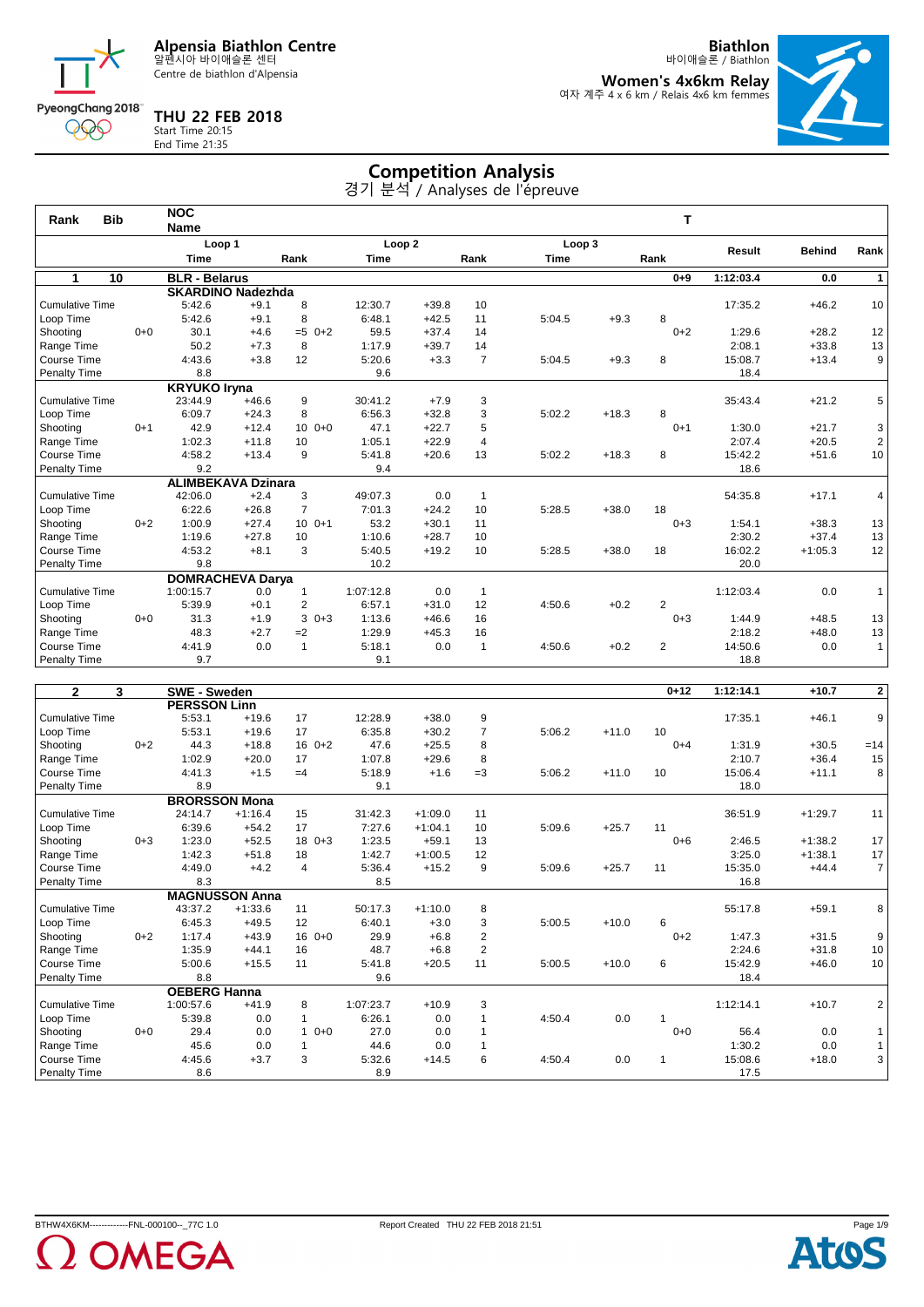Centre de biathlon d'Alpensia

**THU 22 FEB 2018**

End Time 21:35

PyeongChang 2018 000

**Biathlon** 바이애슬론 / Biathlon

**Women's 4x6km Relay** 여자 계주 4 x 6 km / Relais 4x6 km femmes



# Start Time 20:15

## **Competition Analysis**

| 경기 분석 / Analyses de l'épreuve |  |  |  |
|-------------------------------|--|--|--|
|-------------------------------|--|--|--|

|                        |            | <b>Name</b> |         |                                                                                                           |                           |           |                              |             |         |                  |           |           |                             |
|------------------------|------------|-------------|---------|-----------------------------------------------------------------------------------------------------------|---------------------------|-----------|------------------------------|-------------|---------|------------------|-----------|-----------|-----------------------------|
|                        |            |             |         |                                                                                                           |                           |           |                              |             |         |                  |           |           | Rank                        |
|                        |            | <b>Time</b> |         | Rank                                                                                                      | <b>Time</b>               |           | Rank                         | <b>Time</b> |         |                  |           |           |                             |
| $\overline{2}$         |            |             |         |                                                                                                           |                           |           |                              |             |         | $0 + 14$         | 1:12:21.0 | $+17.6$   | $\overline{\mathbf{3}}$     |
|                        |            |             |         |                                                                                                           |                           |           |                              |             |         |                  |           |           |                             |
| Cumulative Time        |            | 5:46.9      | $+13.4$ | 14                                                                                                        | 12:18.5                   | $+27.6$   | 6                            |             |         |                  | 17:20.8   | $+31.8$   | 5                           |
|                        |            | 5:46.9      | $+13.4$ | 14                                                                                                        | 6:31.6                    |           | 6                            |             |         | 7                |           |           |                             |
|                        | $0 + 1$    | 38.4        | $+12.9$ | $140+2$                                                                                                   | 45.7                      | $+23.6$   | $\overline{7}$               |             |         | $0 + 3$          | 1:24.1    | $+22.7$   | 10                          |
| Range Time             |            | 55.3        | $+12.4$ | 12                                                                                                        | 1:05.2                    | $+27.0$   | $\overline{7}$               |             |         |                  | 2:00.5    | $+26.2$   | 9                           |
| Course Time            |            | 4:41.6      | $+1.8$  | 6                                                                                                         | 5:17.3                    | 0.0       | 1                            | 5:02.3      | $+7.1$  | 7                | 15:01.2   | $+5.9$    | 5                           |
| Penalty Time           |            | 10.0        |         |                                                                                                           | 9.1                       |           |                              |             |         |                  | 19.1      |           |                             |
|                        |            |             |         |                                                                                                           |                           |           |                              |             |         |                  |           |           |                             |
| Cumulative Time        |            | 23:30.9     | $+32.6$ | 6                                                                                                         | 30:53.7                   | $+20.4$   | $\overline{7}$               |             |         |                  | 35:46.4   | $+24.2$   | 6                           |
|                        |            | 6:10.1      | $+24.7$ | 9                                                                                                         | 7:22.8                    | $+59.3$   | 9                            | 4:52.7      | $+8.8$  | 5                |           |           |                             |
|                        | $0 + 1$    | 40.2        | $+9.7$  | $70+1$                                                                                                    | 1:22.8                    | $+58.4$   | 12                           |             |         | $0 + 2$          | 2:03.0    | $+54.7$   | 12                          |
| Range Time             |            | 59.5        | $+9.0$  | $\overline{7}$                                                                                            | 1:42.9                    | $+1:00.7$ | 13                           |             |         |                  | 2:42.4    | $+55.5$   | 12                          |
| Course Time            |            | 5:01.1      | $+16.3$ | 11                                                                                                        | 5:31.1                    | $+9.9$    | $\overline{4}$               | 4:52.7      | $+8.8$  | 5                | 15:24.9   | $+34.3$   | 5                           |
| Penalty Time           |            | 9.5         |         |                                                                                                           | 8.8                       |           |                              |             |         |                  | 18.3      |           |                             |
|                        |            |             |         |                                                                                                           |                           |           |                              |             |         |                  |           |           |                             |
| <b>Cumulative Time</b> |            | 42:22.8     | $+19.2$ | $\overline{7}$                                                                                            | 49:36.5                   | $+29.2$   | 6                            |             |         |                  | 54:27.0   | $+8.3$    | $\overline{\mathbf{c}}$     |
|                        |            | 6:36.4      | $+40.6$ | 11                                                                                                        | 7:13.7                    | $+36.6$   | 11                           | 4:50.5      | 0.0     |                  |           |           |                             |
|                        | $0 + 3$    | 1:22.7      | $+49.2$ | $170+3$                                                                                                   | 1:24.6                    | $+1:01.5$ | 17                           |             |         | $0 + 6$          | 2:47.3    | $+1:31.5$ | 18                          |
| Range Time             |            | 1:41.7      | $+49.9$ | 17                                                                                                        | 1:43.8                    | $+1:01.9$ | 17                           |             |         |                  | 3:25.5    | $+1:32.7$ | 18                          |
| Course Time            |            | 4:45.1      | 0.0     | $\overline{1}$                                                                                            | 5:21.3                    | 0.0       | $\mathbf{1}$                 | 4:50.5      | 0.0     | 1                | 14:56.9   | 0.0       | $\mathbf{1}$                |
| Penalty Time           |            | 9.6         |         |                                                                                                           | 8.6                       |           |                              |             |         |                  | 18.2      |           |                             |
|                        |            |             |         |                                                                                                           |                           |           |                              |             |         |                  |           |           |                             |
| <b>Cumulative Time</b> |            | 1:00:27.1   | $+11.4$ | $\overline{2}$                                                                                            | 1:07:19.2                 | $+6.4$    | $\overline{2}$               |             |         |                  | 1:12:21.0 | $+17.6$   | 3                           |
|                        |            | 6:00.1      | $+20.3$ | $\overline{7}$                                                                                            | 6:52.1                    | $+26.0$   | 10                           | 5:01.8      | $+11.4$ | 4                |           |           |                             |
|                        | $0 + 1$    | 44.5        | $+15.1$ | $130+2$                                                                                                   | 53.5                      | $+26.5$   | 11                           |             |         | $0 + 3$          | 1:38.0    | $+41.6$   | 12                          |
| Range Time             |            | 1:02.1      | $+16.5$ | 13                                                                                                        | 1:11.4                    | $+26.8$   | 11                           |             |         |                  | 2:13.5    | $+43.3$   | 11                          |
| Course Time            |            | 4:48.5      | $+6.6$  | 5                                                                                                         | 5:31.5                    | $+13.4$   | 5                            | 5:01.8      | $+11.4$ | 4                | 15:21.8   | $+31.2$   | 5                           |
| Penalty Time           |            | 9.5         |         |                                                                                                           | 9.2                       |           |                              |             |         |                  | 18.7      |           |                             |
|                        | <b>Bib</b> |             |         | Loop 1<br><b>FRA - France</b><br><b>CHEVALIER Anais</b><br><b>BRAISAZ Justine</b><br><b>BESCOND Anais</b> | <b>DORIN HABERT Marie</b> |           | Loop <sub>2</sub><br>$+26.0$ |             | 5:02.3  | Loop 3<br>$+7.1$ | т<br>Rank | Result    | <b>NOC</b><br><b>Behind</b> |

| $\overline{7}$<br>4    |         | <b>NOR - Norway</b>  |                                   |                           |           |           |                |        |         | $3 + 12$ | 1:12:33.1 | $+29.7$   | 4                       |
|------------------------|---------|----------------------|-----------------------------------|---------------------------|-----------|-----------|----------------|--------|---------|----------|-----------|-----------|-------------------------|
|                        |         |                      | <b>SOLEMDAL Synnoeve</b>          |                           |           |           |                |        |         |          |           |           |                         |
| <b>Cumulative Time</b> |         | 5:41.1               | $+7.6$                            | 4                         | 12:03.4   | $+12.5$   | 3              |        |         |          | 17:09.8   | $+20.8$   | 4                       |
| Loop Time              |         | 5:41.1               | $+7.6$                            | 4                         | 6:22.3    | $+16.7$   | 3              | 5:06.4 | $+11.2$ | 11       |           |           |                         |
| Shooting               | $0 + 0$ | 32.3                 | $+6.8$                            | $=8$<br>$0+1$             | 31.4      | $+9.3$    | $=3$           |        |         | $0 + 1$  | 1:03.7    | $+2.3$    | $\overline{\mathbf{c}}$ |
| Range Time             |         | 49.3                 | $+6.4$                            | $\overline{7}$            | 48.4      | $+10.2$   | 3              |        |         |          | 1:37.7    | $+3.4$    | $\sqrt{2}$              |
| Course Time            |         | 4:42.6               | $+2.8$                            | 8                         | 5:24.5    | $+7.2$    | 10             | 5:06.4 | $+11.2$ | 11       | 15:13.5   | $+18.2$   | 10                      |
| Penalty Time           |         | 9.2                  |                                   |                           | 9.4       |           |                |        |         |          | 18.6      |           |                         |
|                        |         | <b>ECKHOFF Tiril</b> |                                   |                           |           |           |                |        |         |          |           |           |                         |
| <b>Cumulative Time</b> |         | 23:13.6              | $+15.3$                           | 2                         | 31:15.4   | $+42.1$   | 9              |        |         |          | 35:59.3   | $+37.1$   | 9                       |
| Loop Time              |         | 6:03.8               | $+18.4$                           | 5                         | 8:01.8    | $+1:38.3$ | 15             | 4:43.9 | 0.0     |          |           |           |                         |
| Shooting               | $0+1$   | 46.6                 | $+16.1$                           | 13<br>$1 + 3$             | 1:40.1    | $+1:15.7$ | 16             |        |         | $1+4$    | 2:26.7    | $+1:18.4$ | 16                      |
| Range Time             |         | 1:05.1               | $+14.6$                           | 13                        | 1:58.9    | $+1:16.7$ | 16             |        |         |          | 3:04.0    | $+1:17.1$ | 16                      |
| Course Time            |         | 4:49.4               | $+4.6$                            | 5                         | 5:32.0    | $+10.8$   | 5              | 4:43.9 | 0.0     | 1        | 15:05.3   | $+14.7$   | 4                       |
| Penalty Time           |         | 9.3                  |                                   |                           | 30.9      |           |                |        |         |          | 40.2      |           |                         |
|                        |         |                      | <b>TANDREVOLD Ingrid Landmark</b> |                           |           |           |                |        |         |          |           |           |                         |
| <b>Cumulative Time</b> |         | 42:17.9              | $+14.3$                           | 6                         | 50:19.4   | $+1:12.1$ | 9              |        |         |          | 55:18.2   | $+59.5$   | 9                       |
| Loop Time              |         | 6:18.6               | $+22.8$                           | 6                         | 8:01.5    | $+1:24.4$ | 17             | 4:58.8 | $+8.3$  | 5        |           |           |                         |
| Shooting               | $0+1$   | 49.7                 | $+16.2$                           | $2 + 3$<br>6              | 1:14.3    | $+51.2$   | 15             |        |         | $2 + 4$  | 2:04.0    | $+48.2$   | 14                      |
| Range Time             |         | 1:09.2               | $+17.4$                           | $\overline{7}$            | 1:31.2    | $+49.3$   | 15             |        |         |          | 2:40.4    | $+47.6$   | 14                      |
| Course Time            |         | 5:00.5               | $+15.4$                           | 10                        | 5:32.3    | $+11.0$   | 4              | 4:58.8 | $+8.3$  | 5        | 15:31.6   | $+34.7$   | $\overline{7}$          |
| Penalty Time           |         | 8.9                  |                                   |                           | 58.0      |           |                |        |         |          | 1:06.9    |           |                         |
|                        |         | <b>OLSBU Marte</b>   |                                   |                           |           |           |                |        |         |          |           |           |                         |
| <b>Cumulative Time</b> |         | 1:01:01.1            | $+45.4$                           | 9                         | 1:07:36.8 | $+24.0$   | 6              |        |         |          | 1:12:33.1 | $+29.7$   | 4                       |
| Loop Time              |         | 5:42.9               | $+3.1$                            | 3                         | 6:35.7    | $+9.6$    | 4              | 4:56.3 | $+5.9$  | 3        |           |           |                         |
| Shooting               | $0 + 0$ | 31.1                 | $+1.7$                            | $\overline{2}$<br>$0 + 3$ | 45.9      | $+18.9$   | $\overline{7}$ |        |         | $0 + 3$  | 1:17.0    | $+20.6$   | 5                       |
| Range Time             |         | 48.3                 | $+2.7$                            | $=2$                      | 1:03.9    | $+19.3$   | $\overline{7}$ |        |         |          | 1:52.2    | $+22.0$   | $\overline{4}$          |
| Course Time            |         | 4:45.8               | $+3.9$                            | 4                         | 5:23.3    | $+5.2$    | $\overline{2}$ | 4:56.3 | $+5.9$  | 3        | 15:05.4   | $+14.8$   | $\overline{2}$          |
| <b>Penalty Time</b>    |         | 8.8                  |                                   |                           | 8.5       |           |                |        |         |          | 17.3      |           |                         |



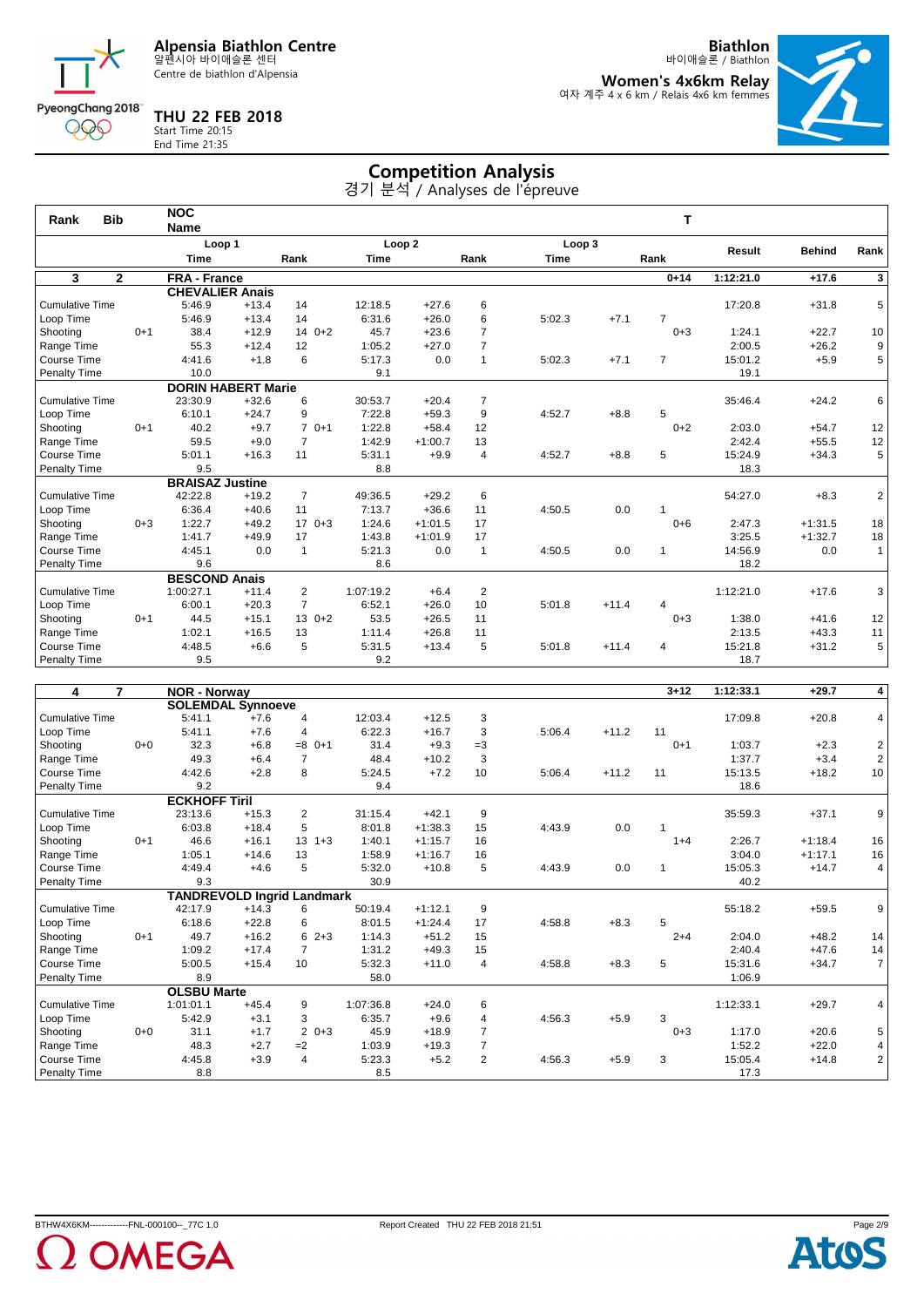Centre de biathlon d'Alpensia

**THU 22 FEB 2018**

End Time 21:35

PyeongChang 2018 000

**Biathlon**

바이애슬론 / Biathlon **Women's 4x6km Relay** 여자 계주 4 x 6 km / Relais 4x6 km femmes



# Start Time 20:15

### **Competition Analysis**

| Rank                   | <b>Bib</b>      |         | <b>NOC</b>                |         |                         |                   |           |                |             |         | т              |           |               |                |
|------------------------|-----------------|---------|---------------------------|---------|-------------------------|-------------------|-----------|----------------|-------------|---------|----------------|-----------|---------------|----------------|
|                        |                 |         | <b>Name</b>               |         |                         |                   |           |                |             |         |                |           |               |                |
|                        |                 |         | Loop 1                    |         |                         | Loop <sub>2</sub> |           |                | Loop 3      |         |                | Result    | <b>Behind</b> | Rank           |
|                        |                 |         | <b>Time</b>               |         | Rank                    | <b>Time</b>       |           | Rank           | <b>Time</b> |         | Rank           |           |               |                |
| 5                      | $\overline{17}$ |         | <b>SVK - Slovakia</b>     |         |                         |                   |           |                |             |         | $1 + 9$        | 1:12:41.8 | $+38.4$       | $\overline{5}$ |
|                        |                 |         | <b>FIALKOVA Paulina</b>   |         |                         |                   |           |                |             |         |                |           |               |                |
| <b>Cumulative Time</b> |                 |         | 5:45.1                    | $+11.6$ | 11                      | 12:07.3           | $+16.4$   | $\overline{4}$ |             |         |                | 17:07.8   | $+18.8$       | 3              |
| Loop Time              |                 |         | 5:45.1                    | $+11.6$ | 11                      | 6:22.2            | $+16.6$   | 2              | 5:00.5      | $+5.3$  | $=5$           |           |               |                |
| Shooting               |                 | $0+1$   | 37.3                      | $+11.8$ | 13<br>$0+0$             | 32.8              | $+10.7$   | 5              |             |         | $0 + 1$        | 1:10.1    | $+8.7$        | 6              |
| Range Time             |                 |         | 56.1                      | $+13.2$ | $=14$                   | 53.1              | $+14.9$   | 5              |             |         |                | 1:49.2    | $+14.9$       | 6              |
| Course Time            |                 |         | 4:41.3                    | $+1.5$  | $=4$                    | 5:19.7            | $+2.4$    | 6              | 5:00.5      | $+5.3$  | $= 5$          | 15:01.5   | $+6.2$        | 6              |
| Penalty Time           |                 |         | 7.7                       |         |                         | 9.4               |           |                |             |         |                | 17.1      |               |                |
|                        |                 |         | <b>KUZMINA Anastasiya</b> |         |                         |                   |           |                |             |         |                |           |               |                |
| <b>Cumulative Time</b> |                 |         | 22:58.3                   | 0.0     | $\mathbf{1}$            | 30:54.1           | $+20.8$   | 8              |             |         |                | 35:38.3   | $+16.1$       | 3              |
| Loop Time              |                 |         | 5:50.5                    | $+5.1$  | $\overline{2}$          | 7:55.8            | $+1:32.3$ | 13             | 4:44.2      | $+0.3$  | $\overline{2}$ |           |               |                |
| Shooting               |                 | $0 + 1$ | 38.8                      | $+8.3$  | 6<br>$1 + 3$            | 1:45.7            | $+1:21.3$ | 17             |             |         | $1 + 4$        | 2:24.5    | $+1:16.2$     | 15             |
| Range Time             |                 |         | 56.1                      | $+5.6$  | 6                       | 2:02.8            | $+1:20.6$ | 17             |             |         |                | 2:58.9    | $+1:12.0$     | 15             |
| Course Time            |                 |         | 4:44.8                    | 0.0     | $\mathbf{1}$            | 5:21.6            | $+0.4$    | 2              | 4:44.2      | $+0.3$  | $\overline{2}$ | 14:50.6   | 0.0           | $\mathbf{1}$   |
| Penalty Time           |                 |         | 9.6                       |         |                         | 31.4              |           |                |             |         |                | 41.0      |               |                |
|                        |                 |         | <b>POLIAKOVA Terezia</b>  |         |                         |                   |           |                |             |         |                |           |               |                |
| <b>Cumulative Time</b> |                 |         | 42:04.0                   | $+0.4$  | $\overline{2}$          | 49:21.3           | $+14.0$   | 3              |             |         |                | 54:37.7   | $+19.0$       | 5              |
| Loop Time              |                 |         | 6:25.7                    | $+29.9$ | 9                       | 7:17.3            | $+40.2$   | 12             | 5:16.4      | $+25.9$ | 13             |           |               |                |
| Shooting               |                 | $0 + 1$ | 50.0                      | $+16.5$ | $\overline{7}$<br>$0+1$ | 52.9              | $+29.8$   | 10             |             |         | $0+2$          | 1:42.9    | $+27.1$       | 8              |
| Range Time             |                 |         | 1:08.3                    | $+16.5$ | 6                       | 1:11.8            | $+29.9$   | 11             |             |         |                | 2:20.1    | $+27.3$       | $\overline{7}$ |
| Course Time            |                 |         | 5:08.1                    | $+23.0$ | 15                      | 5:55.4            | $+34.1$   | 17             | 5:16.4      | $+25.9$ | 13             | 16:19.9   | $+1:23.0$     | 15             |
| Penalty Time           |                 |         | 9.3                       |         |                         | 10.1              |           |                |             |         |                | 19.4      |               |                |
|                        |                 |         | <b>FIALKOVA Ivona</b>     |         |                         |                   |           |                |             |         |                |           |               |                |
| <b>Cumulative Time</b> |                 |         | 1:00:32.1                 | $+16.4$ | $\overline{4}$          | 1:07:36.1         | $+23.3$   | 5              |             |         |                | 1:12:41.8 | $+38.4$       | 5              |
| Loop Time              |                 |         | 5:54.4                    | $+14.6$ | 5                       | 7:04.0            | $+37.9$   | 13             | 5:05.7      | $+15.3$ | 7              |           |               |                |
| Shooting               |                 | $0 + 0$ | 31.5                      | $+2.1$  | $0+2$<br>4              | 56.5              | $+29.5$   | 12             |             |         | $0 + 2$        | 1:28.0    | $+31.6$       | 9              |
| Range Time             |                 |         | 50.8                      | $+5.2$  | 4                       | 1:15.0            | $+30.4$   | 12             |             |         |                | 2:05.8    | $+35.6$       | 10             |
| Course Time            |                 |         | 4:53.5                    | $+11.6$ | $\overline{7}$          | 5:40.2            | $+22.1$   | 12             | 5:05.7      | $+15.3$ | 7              | 15:39.4   | $+48.8$       | 9              |
| <b>Penalty Time</b>    |                 |         | 10.1                      |         |                         | 8.8               |           |                |             |         |                | 18.9      |               |                |
|                        |                 |         |                           |         |                         |                   |           |                |             |         |                |           |               |                |

| 6<br>8                 |         | <b>SUI - Switzerland</b> |           |                |           |           |                |        |         | $0 + 16$       | 1:12:46.9 | $+43.5$   | $\overline{\mathbf{6}}$ |
|------------------------|---------|--------------------------|-----------|----------------|-----------|-----------|----------------|--------|---------|----------------|-----------|-----------|-------------------------|
|                        |         | <b>GASPARIN Elisa</b>    |           |                |           |           |                |        |         |                |           |           |                         |
| <b>Cumulative Time</b> |         | 5:44.4                   | $+10.9$   | 10             | 12:15.7   | $+24.8$   | 5              |        |         |                | 17:32.8   | $+43.8$   | 8                       |
| Loop Time              |         | 5:44.4                   | $+10.9$   | 10             | 6:31.3    | $+25.7$   | 5              | 5:17.1 | $+21.9$ | 13             |           |           |                         |
| Shooting               | $0+1$   | 35.3                     | $+9.8$    | 11<br>$0+0$    | 31.4      | $+9.3$    | $=3$           |        |         | $0+1$          | 1:06.7    | $+5.3$    | 5                       |
| Range Time             |         | 52.4                     | $+9.5$    | 10             | 49.0      | $+10.8$   | $\overline{4}$ |        |         |                | 1:41.4    | $+7.1$    | $\sqrt{5}$              |
| Course Time            |         | 4:43.2                   | $+3.4$    | 10             | 5:33.4    | $+16.1$   | 17             | 5:17.1 | $+21.9$ | 13             | 15:33.7   | $+38.4$   | 13                      |
| Penalty Time           |         | 8.8                      |           |                | 8.9       |           |                |        |         |                | 17.7      |           |                         |
|                        |         | <b>HAECKI Lena</b>       |           |                |           |           |                |        |         |                |           |           |                         |
| <b>Cumulative Time</b> |         | 24:01.0                  | $+1:02.7$ | 10             | 30:50.3   | $+17.0$   | 6              |        |         |                | 35:48.3   | $+26.1$   | 8                       |
| Loop Time              |         | 6:28.2                   | $+42.8$   | 16             | 6:49.3    | $+25.8$   | 2              | 4:58.0 | $+14.1$ | $\overline{7}$ |           |           |                         |
| Shooting               | $0 + 3$ | 1:02.5                   | $+32.0$   | 16<br>$0+2$    | 43.9      | $+19.5$   | 3              |        |         | $0 + 5$        | 1:46.4    | $+38.1$   | $\overline{7}$          |
| Range Time             |         | 1:20.0                   | $+29.5$   | 16             | 59.9      | $+17.7$   | 3              |        |         |                | 2:19.9    | $+33.0$   | 6                       |
| Course Time            |         | 4:59.3                   | $+14.5$   | 10             | 5:41.0    | $+19.8$   | 11             | 4:58.0 | $+14.1$ | $\overline{7}$ | 15:38.3   | $+47.7$   | 8                       |
| Penalty Time           |         | 8.9                      |           |                | 8.4       |           |                |        |         |                | 17.3      |           |                         |
|                        |         | <b>GASPARIN Selina</b>   |           |                |           |           |                |        |         |                |           |           |                         |
| <b>Cumulative Time</b> |         | 42:13.7                  | $+10.1$   | $\overline{4}$ | 49:52.1   | $+44.8$   | $\overline{7}$ |        |         |                | 54:45.0   | $+26.3$   | $\overline{7}$          |
| Loop Time              |         | 6:25.4                   | $+29.6$   | 8              | 7:38.4    | $+1:01.3$ | 14             | 4:52.9 | $+2.4$  | 3              |           |           |                         |
| Shooting               | $0+2$   | 59.4                     | $+25.9$   | 8<br>$0 + 3$   | 1:29.6    | $+1:06.5$ | 18             |        |         | $0 + 5$        | 2:29.0    | $+1:13.2$ | 16                      |
| Range Time             |         | 1:17.5                   | $+25.7$   | 8              | 1:50.8    | $+1:08.9$ | 18             |        |         |                | 3:08.3    | $+1:15.5$ | 16                      |
| Course Time            |         | 4:58.7                   | $+13.6$   | 8              | 5:37.6    | $+16.3$   | 9              | 4:52.9 | $+2.4$  | 3              | 15:29.2   | $+32.3$   | 5                       |
| Penalty Time           |         | 9.2                      |           |                | 10.0      |           |                |        |         |                | 19.2      |           |                         |
|                        |         | <b>CADURISCH Irene</b>   |           |                |           |           |                |        |         |                |           |           |                         |
| <b>Cumulative Time</b> |         | 1:00:49.5                | $+33.8$   | 6              | 1:07:35.6 | $+22.8$   | 4              |        |         |                | 1:12:46.9 | $+43.5$   | 6                       |
| Loop Time              |         | 6:04.5                   | $+24.7$   | 11             | 6:46.1    | $+20.0$   | $\overline{7}$ | 5:11.3 | $+20.9$ | 10             |           |           |                         |
| Shooting               | $0+2$   | 41.1                     | $+11.7$   | 12<br>$0 + 3$  | 38.1      | $+11.1$   | 5              |        |         | $0 + 5$        | 1:19.2    | $+22.8$   | 6                       |
| Range Time             |         | 59.3                     | $+13.7$   | 12             | 56.3      | $+11.7$   | 5              |        |         |                | 1:55.6    | $+25.4$   | 6                       |
| Course Time            |         | 4:56.4                   | $+14.5$   | 10             | 5:41.1    | $+23.0$   | 13             | 5:11.3 | $+20.9$ | 10             | 15:48.8   | $+58.2$   | 11                      |
| <b>Penalty Time</b>    |         | 8.8                      |           |                | 8.7       |           |                |        |         |                | 17.5      |           |                         |



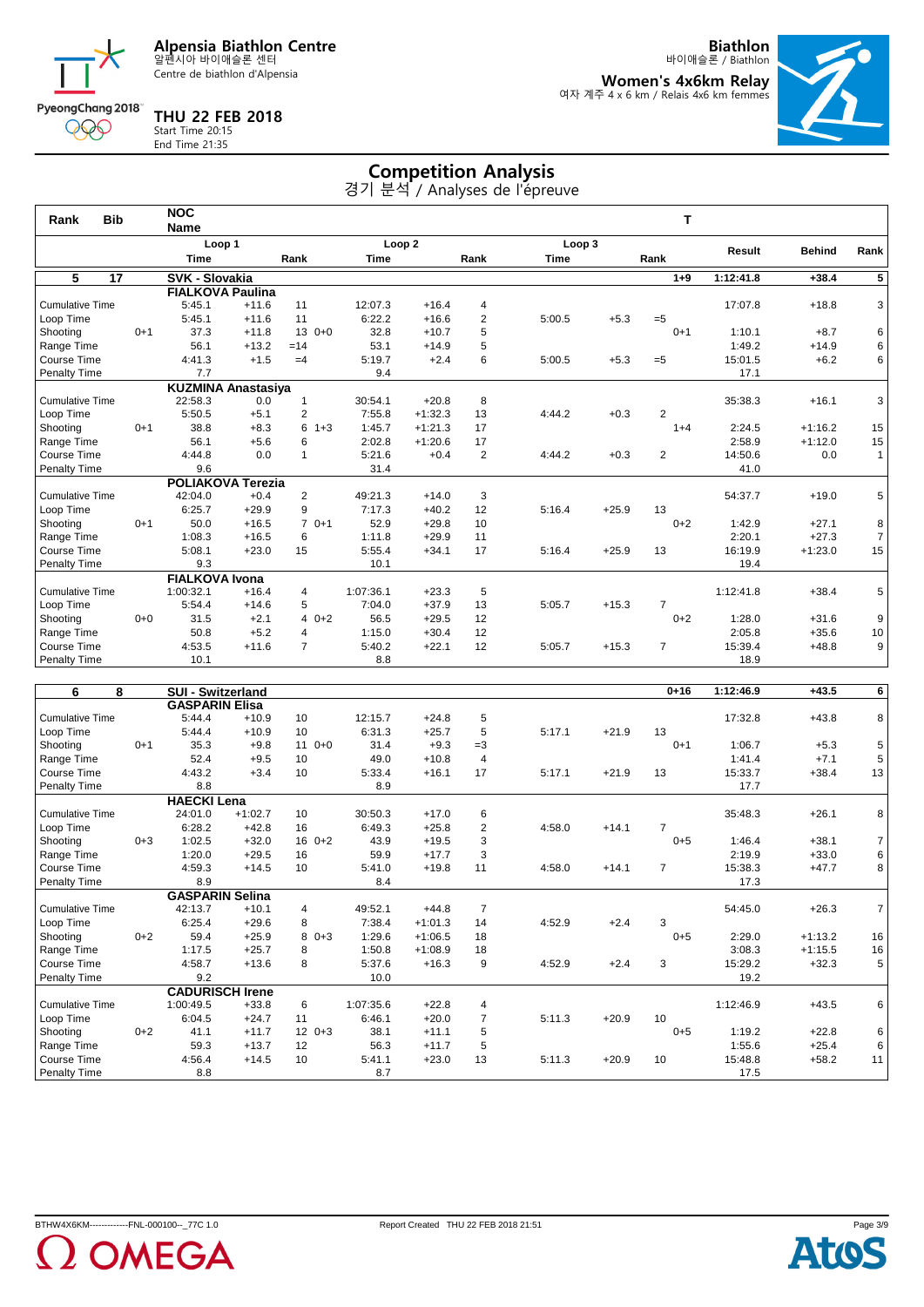Centre de biathlon d'Alpensia

**THU 22 FEB 2018** Start Time 20:15 End Time 21:35

PyeongChang 2018 000

**Biathlon**

바이애슬론 / Biathlon **Women's 4x6km Relay** 여자 계주 4 x 6 km / Relais 4x6 km femmes



**Competition Analysis** 경기 분석 / Analyses de l'épreuve

|                        |                                      | <b>Name</b> |                      |                                                                                            |                                                       |         |                              |             |         |                  |                   |               |                       |
|------------------------|--------------------------------------|-------------|----------------------|--------------------------------------------------------------------------------------------|-------------------------------------------------------|---------|------------------------------|-------------|---------|------------------|-------------------|---------------|-----------------------|
|                        |                                      |             |                      |                                                                                            |                                                       |         |                              |             |         |                  |                   |               | Rank                  |
|                        |                                      | <b>Time</b> |                      | Rank                                                                                       | Time                                                  |         |                              | <b>Time</b> |         |                  |                   |               |                       |
| 9                      |                                      |             |                      |                                                                                            |                                                       |         |                              |             |         | $1 + 14$         | 1:12:47.0         | $+43.6$       | $\overline{7}$        |
|                        |                                      |             |                      |                                                                                            |                                                       |         |                              |             |         |                  |                   |               |                       |
|                        |                                      | 5:52.1      | $+18.6$              | 15                                                                                         | 12:31.2                                               | $+40.3$ | 11                           |             |         |                  | 17:29.3           | $+40.3$       | $\overline{7}$        |
|                        |                                      |             |                      |                                                                                            |                                                       |         | 9                            |             |         |                  |                   |               |                       |
|                        | $0 + 1$                              | 45.2        | $+19.7$              | $170+2$                                                                                    | 52.0                                                  | $+29.9$ | 11                           |             |         | $0 + 3$          | 1:37.2            | $+35.8$       | 17                    |
| Range Time             |                                      | 1:01.7      | $+18.8$              | 16                                                                                         | 1:11.2                                                | $+33.0$ | 10                           |             |         |                  | 2:12.9            | $+38.6$       | 16                    |
| Course Time            |                                      | 4:41.7      | $+1.9$               | $\overline{7}$                                                                             | 5:19.2                                                | $+1.9$  | 5                            | 4:58.1      | $+2.9$  | $=2$             | 14:59.0           | $+3.7$        | 2 <sup>1</sup>        |
| Penalty Time           |                                      | 8.7         |                      |                                                                                            | 8.7                                                   |         |                              |             |         |                  | 17.4              |               |                       |
|                        |                                      |             |                      |                                                                                            |                                                       |         |                              |             |         |                  |                   |               |                       |
| <b>Cumulative Time</b> |                                      | 23:40.7     | $+42.4$              | $\overline{7}$                                                                             | 30:45.0                                               | $+11.7$ | 5                            |             |         |                  | 35:47.9           | $+25.7$       | 7 <sup>1</sup>        |
|                        |                                      | 6:11.4      | $+26.0$              | 10                                                                                         | 7:04.3                                                | $+40.8$ | 5                            | 5:02.9      | $+19.0$ | 9                |                   |               |                       |
|                        | $0+1$                                | 48.0        | $+17.5$              | $140+1$                                                                                    | 54.0                                                  | $+29.6$ | 6                            |             |         | $0 + 2$          | 1:42.0            | $+33.7$       | 6                     |
| Range Time             |                                      | 1:07.4      | $+16.9$              | 14                                                                                         | 1:12.6                                                | $+30.4$ | 6                            |             |         |                  | 2:20.0            | $+33.1$       | $\overline{7}$        |
| Course Time            |                                      | 4:54.0      | $+9.2$               | 6                                                                                          | 5:41.7                                                | $+20.5$ | 12                           | 5:02.9      | $+19.0$ | 9                | 15:38.6           | $+48.0$       | 9 <sup>1</sup>        |
| Penalty Time           |                                      | 10.0        |                      |                                                                                            | 10.0                                                  |         |                              |             |         |                  | 20.0              |               |                       |
|                        |                                      |             |                      |                                                                                            |                                                       |         |                              |             |         |                  |                   |               |                       |
| <b>Cumulative Time</b> |                                      | 42:33.9     | $+30.3$              | 8                                                                                          | 49:13.5                                               | $+6.2$  | $\overline{2}$               |             |         |                  | 54:18.7           | 0.0           | $\mathbf{1}$          |
|                        |                                      | 6:46.0      | $+50.2$              | 13                                                                                         | 6:39.6                                                | $+2.5$  | $\overline{2}$               | 5:05.2      | $+14.7$ | 11               |                   |               |                       |
|                        | $1 + 3$                              | 1:01.4      | $+27.9$              | $110+1$                                                                                    | 36.8                                                  | $+13.7$ | 5                            |             |         | $1 + 4$          | 1:38.2            | $+22.4$       | 6                     |
| Range Time             |                                      | 1:19.2      | $+27.4$              | 9                                                                                          | 54.8                                                  | $+12.9$ | $\overline{4}$               |             |         |                  | 2:14.0            | $+21.2$       | 5                     |
| Course Time            |                                      | 4:53.4      | $+8.3$               | 4                                                                                          | 5:34.7                                                | $+13.4$ | 6                            | 5:05.2      | $+14.7$ | 11               | 15:33.3           | $+36.4$       | 8                     |
| Penalty Time           |                                      | 33.4        |                      |                                                                                            | 10.1                                                  |         |                              |             |         |                  | 43.5              |               |                       |
|                        |                                      |             |                      |                                                                                            |                                                       |         |                              |             |         |                  |                   |               |                       |
| <b>Cumulative Time</b> |                                      | 1:00:30.6   | $+14.9$              | 3                                                                                          | 1:07:37.8                                             | $+25.0$ | $\overline{7}$               |             |         |                  | 1:12:47.0         | $+43.6$       | $\overline{7}$        |
|                        |                                      | 6:11.9      | $+32.1$              | 12                                                                                         | 7:07.2                                                | $+41.1$ | 14                           | 5:09.2      | $+18.8$ | 9                |                   |               |                       |
|                        | $0+2$                                | 52.7        | $+23.3$              | $160+3$                                                                                    | 1:01.9                                                | $+34.9$ | 14                           |             |         | $0 + 5$          | 1:54.6            | $+58.2$       | 14                    |
| Range Time             |                                      | 1:10.9      | $+25.3$              | 16                                                                                         | 1:20.2                                                | $+35.6$ | 14                           |             |         |                  | 2:31.1            | $+1:00.9$     | 14                    |
| Course Time            |                                      | 4:50.7      | $+8.8$               | 6                                                                                          | 5:37.7                                                | $+19.6$ | 9                            | 5:09.2      | $+18.8$ | 9                | 15:37.6           | $+47.0$       | 8                     |
| <b>Penalty Time</b>    |                                      | 10.3        |                      |                                                                                            | 9.3                                                   |         |                              |             |         |                  |                   |               |                       |
|                        | <b>Bib</b><br><b>Cumulative Time</b> |             | <b>NOC</b><br>5:52.1 | Loop 1<br><b>POL - Poland</b><br><b>HOJNISZ Monika</b><br>$+18.6$<br><b>GUZIK Krystyna</b> | 15<br><b>GWIZDON Magdalena</b><br>NOWAKOWSKA Weronika | 6:39.1  | Loop <sub>2</sub><br>$+33.5$ | Rank        | 4:58.1  | Loop 3<br>$+2.9$ | T<br>Rank<br>$=2$ | <b>Result</b> | <b>Behind</b><br>19.6 |

| 8<br>1                 |         | <b>GER</b> - Germany    |                             |                         |           |           |      |        |         | $3 + 11$ | 1:12:57.3 | $+53.9$   | 8                       |
|------------------------|---------|-------------------------|-----------------------------|-------------------------|-----------|-----------|------|--------|---------|----------|-----------|-----------|-------------------------|
|                        |         | <b>PREUSS Franziska</b> |                             |                         |           |           |      |        |         |          |           |           |                         |
| <b>Cumulative Time</b> |         | 5:42.1                  | $+8.6$                      | $=6$                    | 12:50.7   | $+59.8$   | 15   |        |         |          | 17:49.6   | $+1:00.6$ | 12                      |
| Loop Time              |         | 5:42.1                  | $+8.6$                      | $=6$                    | 7:08.6    | $+1:03.0$ | 15   | 4:58.9 | $+3.7$  | 4        |           |           |                         |
| Shooting               | $0 + 0$ | 25.5                    | 0.0                         | $\mathbf{1}$<br>$1 + 3$ | 58.2      | $+36.1$   | 13   |        |         | $1 + 3$  | 1:23.7    | $+22.3$   | 9                       |
| Range Time             |         | 51.2                    | $+8.3$                      | 9                       | 1:15.4    | $+37.2$   | 13   |        |         |          | 2:06.6    | $+32.3$   | 12                      |
| Course Time            |         | 4:40.6                  | $+0.8$                      | $\overline{2}$          | 5:21.6    | $+4.3$    | 8    | 4:58.9 | $+3.7$  | 4        | 15:01.1   | $+5.8$    | 4                       |
| Penalty Time           |         | 10.3                    |                             |                         | 31.6      |           |      |        |         |          | 41.9      |           |                         |
|                        |         |                         | <b>HERRMANN Denise</b>      |                         |           |           |      |        |         |          |           |           |                         |
| <b>Cumulative Time</b> |         | 23:44.3                 | $+46.0$                     | 8                       | 32:09.5   | $+1:36.2$ | 15   |        |         |          | 36:57.0   | $+1:34.8$ | 12                      |
| Loop Time              |         | 5:54.7                  | $+9.3$                      | 3                       | 8:25.2    | $+2:01.7$ | 17   | 4:47.5 | $+3.6$  | 3        |           |           |                         |
| Shooting               | $0 + 0$ | 41.9                    | $+11.4$                     | 9<br>$1 + 3$            | 2:15.7    | $+1:51.3$ | 18   |        |         | $1 + 3$  | 2:57.6    | $+1:49.3$ | 18                      |
| Range Time             |         | 1:01.0                  | $+10.5$                     | 8                       | 2:32.7    | $+1:50.5$ | 18   |        |         |          | 3:33.7    | $+1:46.8$ | 18                      |
| Course Time            |         | 4:45.1                  | $+0.3$                      | $\overline{2}$          | 5:21.2    | 0.0       |      | 4:47.5 | $+3.6$  | 3        | 14:53.8   | $+3.2$    | $\overline{\mathbf{c}}$ |
| Penalty Time           |         | 8.6                     |                             |                         | 31.3      |           |      |        |         |          | 39.9      |           |                         |
|                        |         |                         | <b>HILDEBRAND Franziska</b> |                         |           |           |      |        |         |          |           |           |                         |
| <b>Cumulative Time</b> |         | 43:53.2                 | $+1:49.6$                   | 13                      | 50:36.9   | $+1:29.6$ | 13   |        |         |          | 55:30.9   | $+1:12.2$ | 11                      |
| Loop Time              |         | 6:56.2                  | $+1:00.4$                   | 15                      | 6:43.7    | $+6.6$    | 5    | 4:54.0 | $+3.5$  | 4        |           |           |                         |
| Shooting               | $1 + 3$ | 1:09.6                  | $+36.1$                     | 14<br>$0+1$             | 38.2      | $+15.1$   | $=7$ |        |         | $1 + 4$  | 1:47.8    | $+32.0$   | 11                      |
| Range Time             |         | 1:28.2                  | $+36.4$                     | 15                      | 58.2      | $+16.3$   | 8    |        |         |          | 2:26.4    | $+33.6$   | 12                      |
| Course Time            |         | 4:54.7                  | $+9.6$                      | 6                       | 5:37.0    | $+15.7$   | 8    | 4:54.0 | $+3.5$  | 4        | 15:25.7   | $+28.8$   | 3                       |
| Penalty Time           |         | 33.3                    |                             |                         | 8.5       |           |      |        |         |          | 41.8      |           |                         |
|                        |         | <b>DAHLMEIER Laura</b>  |                             |                         |           |           |      |        |         |          |           |           |                         |
| <b>Cumulative Time</b> |         | 1:01:15.0               | $+59.3$                     | 10                      | 1:07:54.7 | $+41.9$   | 8    |        |         |          | 1:12:57.3 | $+53.9$   | 8                       |
| Loop Time              |         | 5:44.1                  | $+4.3$                      | $\overline{4}$          | 6:39.7    | $+13.6$   | 5    | 5:02.6 | $+12.2$ | 5        |           |           |                         |
| Shooting               | $0 + 0$ | 35.4                    | $+6.0$                      | $\overline{7}$<br>$0+1$ | 46.5      | $+19.5$   | 8    |        |         | $0 + 1$  | 1:21.9    | $+25.5$   | 7                       |
| Range Time             |         | 52.3                    | $+6.7$                      | 6                       | 1:04.1    | $+19.5$   | 8    |        |         |          | 1:56.4    | $+26.2$   | $\overline{7}$          |
| Course Time            |         | 4:42.9                  | $+1.0$                      | 2                       | 5:27.0    | $+8.9$    | 4    | 5:02.6 | $+12.2$ | 5        | 15:12.5   | $+21.9$   | 4                       |
| Penalty Time           |         | 8.9                     |                             |                         | 8.6       |           |      |        |         |          | 17.5      |           |                         |



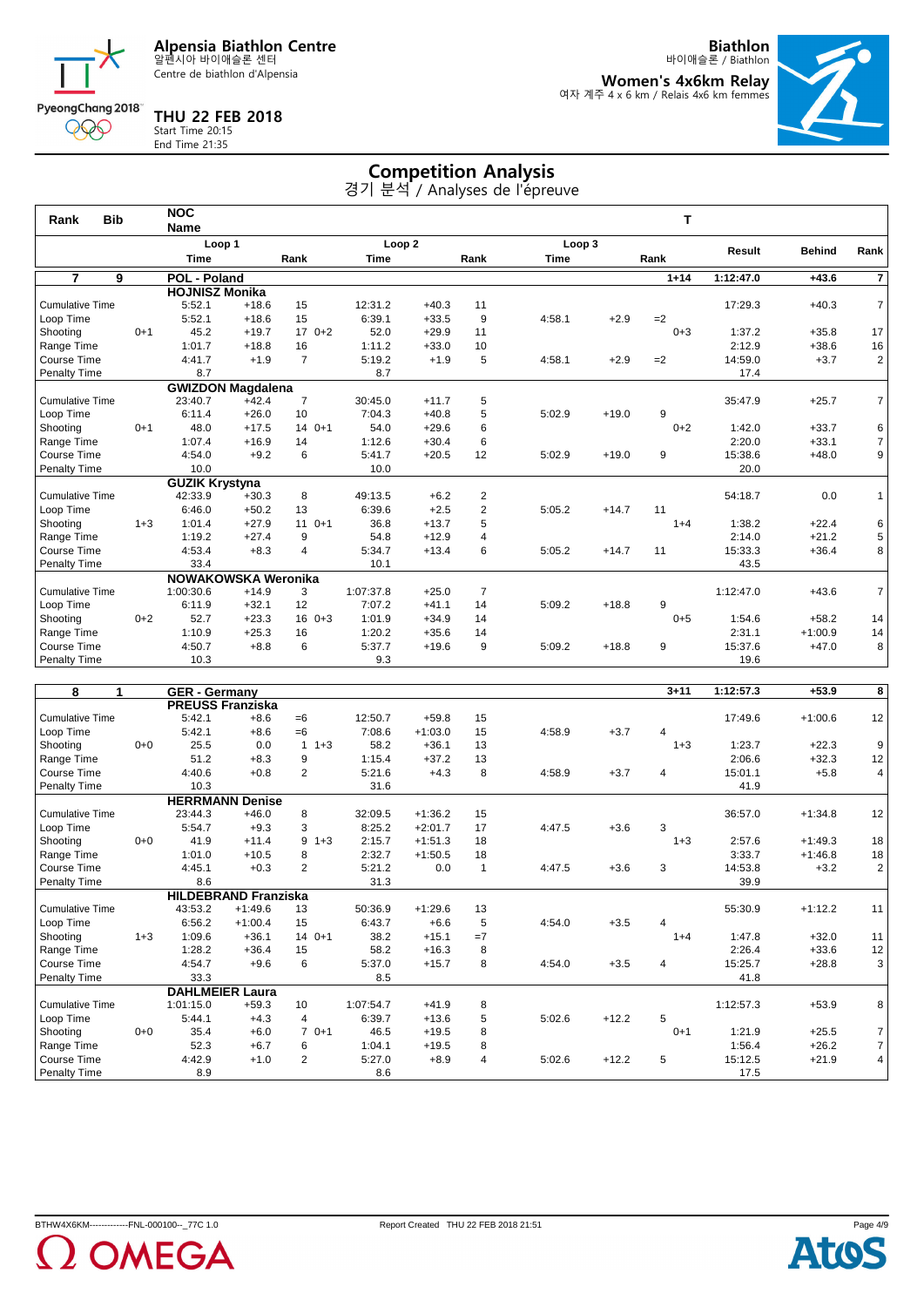Centre de biathlon d'Alpensia

**THU 22 FEB 2018** Start Time 20:15 End Time 21:35

PyeongChang 2018 000

**Biathlon** 바이애슬론 / Biathlon

**Women's 4x6km Relay** 여자 계주 4 x 6 km / Relais 4x6 km femmes



**Competition Analysis** 경기 분석 / Analyses de l'épreuve

| <b>Bib</b><br>Rank     |         | <b>NOC</b>                 |           |                |                   |           |                |             |         | т              |           |               |                |
|------------------------|---------|----------------------------|-----------|----------------|-------------------|-----------|----------------|-------------|---------|----------------|-----------|---------------|----------------|
|                        |         | <b>Name</b>                |           |                |                   |           |                |             |         |                |           |               |                |
|                        |         | Loop 1                     |           |                | Loop <sub>2</sub> |           |                | Loop 3      |         |                | Result    | <b>Behind</b> | Rank           |
|                        |         | <b>Time</b>                |           | Rank           | <b>Time</b>       |           | Rank           | <b>Time</b> |         | Rank           |           |               |                |
| 9<br>5                 |         | <b>ITA - Italv</b>         |           |                |                   |           |                |             |         | $4 + 13$       | 1:13:07.5 | $+1:04.1$     | $\overline{9}$ |
|                        |         | <b>VITTOZZI Lisa</b>       |           |                |                   |           |                |             |         |                |           |               |                |
| Cumulative Time        |         | 5:45.3                     | $+11.8$   | 12             | 11:50.9           | 0.0       | $\overline{1}$ |             |         |                | 16:49.0   | 0.0           | $\mathbf{1}$   |
| Loop Time              |         | 5:45.3                     | $+11.8$   | 12             | 6:05.6            | 0.0       |                | 4:58.1      | $+2.9$  | $=2$           |           |               |                |
| Shooting               | $0 + 1$ | 39.3                       | $+13.8$   | 15<br>$0+0$    | 22.1              | 0.0       | 1              |             |         | $0 + 1$        | 1:01.4    | 0.0           | $\mathbf{1}$   |
| Range Time             |         | 56.1                       | $+13.2$   | $=14$          | 38.2              | 0.0       |                |             |         |                | 1:34.3    | 0.0           | $\mathbf{1}$   |
| Course Time            |         | 4:39.8                     | 0.0       | $\overline{1}$ | 5:17.4            | $+0.1$    | $\overline{2}$ | 4:58.1      | $+2.9$  | $=2$           | 14:55.3   | 0.0           | $\mathbf{1}$   |
| Penalty Time           |         | 9.4                        |           |                | 10.0              |           |                |             |         |                | 19.4      |               |                |
|                        |         | <b>WIERER Dorothea</b>     |           |                |                   |           |                |             |         |                |           |               |                |
| Cumulative Time        |         | 24:09.8                    | $+1:11.5$ | 13             | 30:33.3           | 0.0       | 1              |             |         |                | 35:36.4   | $+14.2$       | 2              |
| Loop Time              |         | 7:20.8                     | $+1:35.4$ | 18             | 6:23.5            | 0.0       |                | 5:03.1      | $+19.2$ | 10             |           |               |                |
| Shooting               | $2 + 3$ | 1:13.4                     | $+42.9$   | $170+0$        | 24.4              | 0.0       |                |             |         | $2 + 3$        | 1:37.8    | $+29.5$       | 4              |
| Range Time             |         | 1:30.0                     | $+39.5$   | 17             | 42.2              | 0.0       |                |             |         |                | 2:12.2    | $+25.3$       | 4              |
| Course Time            |         | 4:54.9                     | $+10.1$   | $\overline{7}$ | 5:33.1            | $+11.9$   | 6              | 5:03.1      | $+19.2$ | 10             | 15:31.1   | $+40.5$       | 6              |
| Penalty Time           |         | 55.9                       |           |                | 8.2               |           |                |             |         |                | 1:04.1    |               |                |
|                        |         | <b>GONTIER Nicole</b>      |           |                |                   |           |                |             |         |                |           |               |                |
| <b>Cumulative Time</b> |         | 42:03.6                    | 0.0       | $\mathbf{1}$   | 49:29.9           | $+22.6$   | 4              |             |         |                | 54:31.4   | $+12.7$       | 3              |
| Loop Time              |         | 6:27.2                     | $+31.4$   | 10             | 7:26.3            | $+49.2$   | 13             | 5:01.5      | $+11.0$ | $\overline{7}$ |           |               |                |
| Shooting               | $0 + 3$ | 1:04.5                     | $+31.0$   | $12 + 3$       | 1:04.4            | $+41.3$   | 12             |             |         | $1 + 6$        | 2:08.9    | $+53.1$       | 15             |
| Range Time             |         | 1:22.6                     | $+30.8$   | 12             | 1:21.5            | $+39.6$   | 12             |             |         |                | 2:44.1    | $+51.3$       | 15             |
| Course Time            |         | 4:54.6                     | $+9.5$    | 5              | 5:31.1            | $+9.8$    | $\overline{2}$ | 5:01.5      | $+11.0$ | $\overline{7}$ | 15:27.2   | $+30.3$       | 4              |
| Penalty Time           |         | 10.0                       |           |                | 33.7              |           |                |             |         |                | 43.7      |               |                |
|                        |         | <b>SANFILIPPO Federica</b> |           |                |                   |           |                |             |         |                |           |               |                |
| <b>Cumulative Time</b> |         | 1:00:33.0                  | $+17.3$   | 5              | 1:08:01.4         | $+48.6$   | 9              |             |         |                | 1:13:07.5 | $+1:04.1$     | 9              |
| Loop Time              |         | 6:01.6                     | $+21.8$   | 9              | 7:28.4            | $+1:02.3$ | 15             | 5:06.1      | $+15.7$ | 8              |           |               |                |
| Shooting               | $0 + 0$ | 37.3                       | $+7.9$    | 8<br>$1 + 3$   | 1:00.3            | $+33.3$   | 13             |             |         | $1 + 3$        | 1:37.6    | $+41.2$       | 11             |
| Range Time             |         | 56.4                       | $+10.8$   | 8              | 1:18.4            | $+33.8$   | 13             |             |         |                | 2:14.8    | $+44.6$       | 12             |
| Course Time            |         | 4:55.2                     | $+13.3$   | 9              | 5:38.2            | $+20.1$   | 10             | 5:06.1      | $+15.7$ | 8              | 15:39.5   | $+48.9$       | 10             |
| Penalty Time           |         | 10.0                       |           |                | 31.8              |           |                |             |         |                | 41.8      |               |                |
|                        |         |                            |           |                |                   |           |                |             |         |                |           |               |                |
|                        |         |                            |           |                |                   |           |                |             |         |                |           |               |                |

| $\overline{11}$<br>10  |         | <b>CAN - Canada</b>  |                         |                 |           |           |                |        |         | $1 + 11$ | 1:13:36.8 | $+1:33.4$ | 10         |
|------------------------|---------|----------------------|-------------------------|-----------------|-----------|-----------|----------------|--------|---------|----------|-----------|-----------|------------|
|                        |         | <b>BEAUDRY Sarah</b> |                         |                 |           |           |                |        |         |          |           |           |            |
| <b>Cumulative Time</b> |         | 5:40.6               | $+7.1$                  | 3               | 12:41.4   | $+50.5$   | 13             |        |         |          | 18:04.0   | $+1:15.0$ | 15         |
| Loop Time              |         | 5:40.6               | $+7.1$                  | 3               | 7:00.8    | $+55.2$   | $=13$          | 5:22.6 | $+27.4$ | 15       |           |           |            |
| Shooting               | $0 + 0$ | 32.3                 | $+6.8$                  | $=8$<br>$0 + 3$ | 1:00.1    | $+38.0$   | 15             |        |         | $0 + 3$  | 1:32.4    | $+31.0$   | 16         |
| Range Time             |         | 48.9                 | $+6.0$                  | $=5$            | 1:21.7    | $+43.5$   | 15             |        |         |          | 2:10.6    | $+36.3$   | 14         |
| Course Time            |         | 4:43.0               | $+3.2$                  | 9               | 5:29.6    | $+12.3$   | 13             | 5:22.6 | $+27.4$ | 15       | 15:35.2   | $+39.9$   | 14         |
| Penalty Time           |         | 8.7                  |                         |                 | 9.5       |           |                |        |         |          | 18.2      |           |            |
|                        |         | <b>RANSOM Julia</b>  |                         |                 |           |           |                |        |         |          |           |           |            |
| <b>Cumulative Time</b> |         | 24:06.6              | $+1:08.3$               | 12              | 31:17.5   | $+44.2$   | 10             |        |         |          | 36:31.7   | $+1:09.5$ | 10         |
| Loop Time              |         | 6:02.6               | $+17.2$                 | 4               | 7:10.9    | $+47.4$   | $\overline{7}$ | 5:14.2 | $+30.3$ | 15       |           |           |            |
| Shooting               | $0 + 0$ | 33.0                 | $+2.5$                  | $40+3$          | 1:04.9    | $+40.5$   | 8              |        |         | $0 + 3$  | 1:37.9    | $+29.6$   | 5          |
| Range Time             |         | 51.8                 | $+1.3$                  | 3               | 1:26.7    | $+44.5$   | 8              |        |         |          | 2:18.5    | $+31.6$   | $\sqrt{5}$ |
| Course Time            |         | 5:02.1               | $+17.3$                 | 12              | 5:35.9    | $+14.7$   | $=7$           | 5:14.2 | $+30.3$ | 15       | 15:52.2   | $+1:01.6$ | 12         |
| Penalty Time           |         | 8.7                  |                         |                 | 8.3       |           |                |        |         |          | 17.0      |           |            |
|                        |         | <b>LUNDER Emma</b>   |                         |                 |           |           |                |        |         |          |           |           |            |
| <b>Cumulative Time</b> |         | 43:49.2              | $+1:45.6$               | 12              | 50:32.0   | $+1:24.7$ | 11             |        |         |          | 55:41.3   | $+1:22.6$ | 13         |
| Loop Time              |         | 7:17.5               | $+1:21.7$               | 18              | 6:42.8    | $+5.7$    | 4              | 5:09.3 | $+18.8$ | 12       |           |           |            |
| Shooting               | $1 + 3$ | 1:10.6               | $+37.1$                 | 15<br>$0+0$     | 23.1      | 0.0       |                |        |         | $1 + 3$  | 1:33.7    | $+17.9$   | 4          |
| Range Time             |         | 1:28.0               | $+36.2$                 | 14              | 41.9      | 0.0       |                |        |         |          | 2:09.9    | $+17.1$   | 4          |
| Course Time            |         | 5:15.0               | $+29.9$                 | 18              | 5:52.1    | $+30.8$   | 15             | 5:09.3 | $+18.8$ | 12       | 16:16.4   | $+1:19.5$ | 14         |
| Penalty Time           |         | 34.5                 |                         |                 | 8.8       |           |                |        |         |          | 43.3      |           |            |
|                        |         |                      | <b>CRAWFORD Rosanna</b> |                 |           |           |                |        |         |          |           |           |            |
| <b>Cumulative Time</b> |         | 1:01:44.3            | $+1:28.6$               | 12              | 1:08:32.7 | $+1:19.9$ | 11             |        |         |          | 1:13:36.8 | $+1:33.4$ | 10         |
| Loop Time              |         | 6:03.0               | $+23.2$                 | 10              | 6:48.4    | $+22.3$   | 9              | 5:04.1 | $+13.7$ | 6        |           |           |            |
| Shooting               | $0 + 1$ | 38.6                 | $+9.2$                  | 11<br>$0+1$     | 49.9      | $+22.9$   | 10             |        |         | $0 + 2$  | 1:28.5    | $+32.1$   | 10         |
| Range Time             |         | 58.0                 | $+12.4$                 | 10              | 1:07.3    | $+22.7$   | 9              |        |         |          | 2:05.3    | $+35.1$   | 9          |
| Course Time            |         | 4:56.5               | $+14.6$                 | 11              | 5:33.4    | $+15.3$   | $\overline{7}$ | 5:04.1 | $+13.7$ | 6        | 15:34.0   | $+43.4$   | 6          |
| Penalty Time           |         | 8.5                  |                         |                 | 7.7       |           |                |        |         |          | 16.2      |           |            |



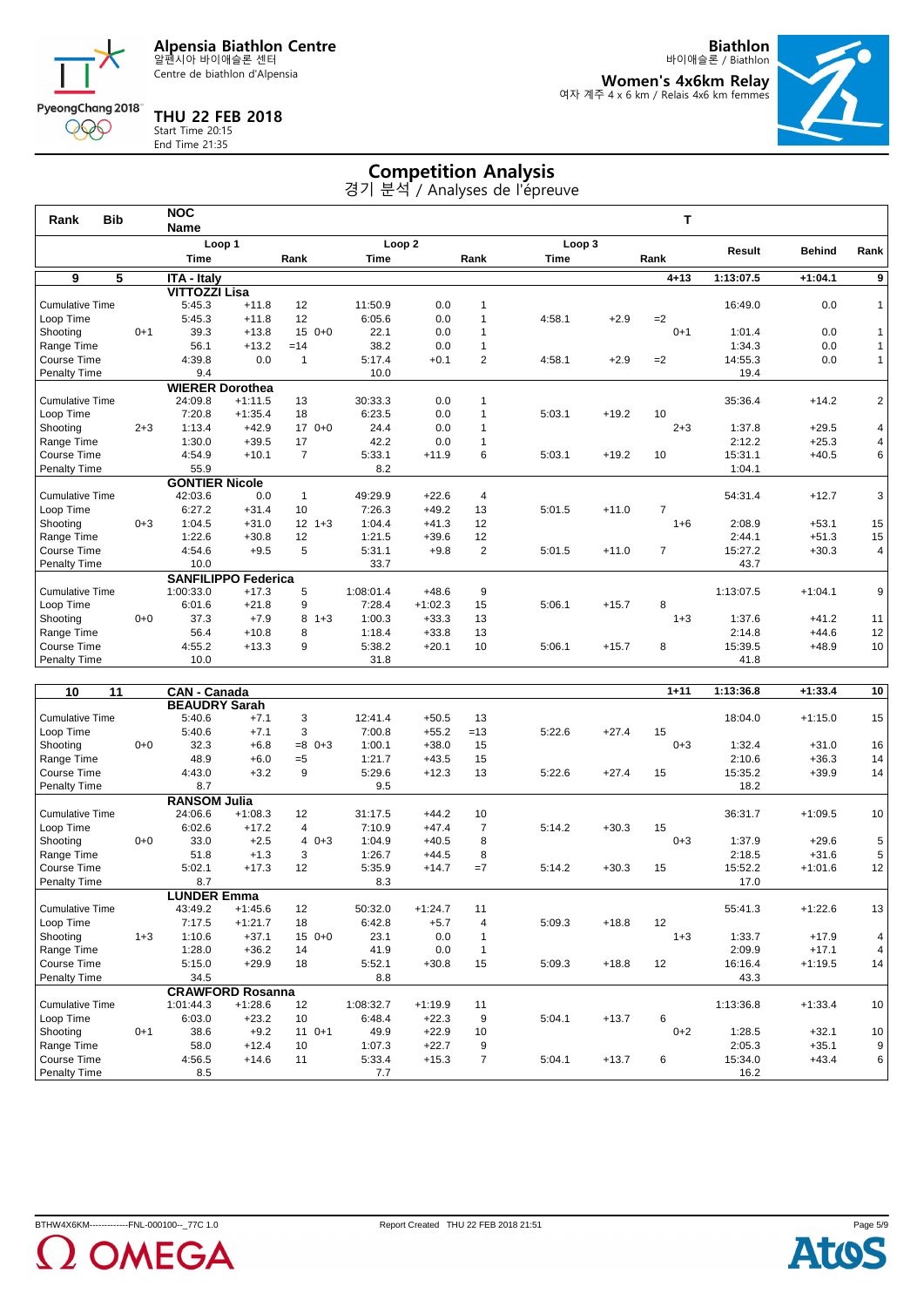Centre de biathlon d'Alpensia

**THU 22 FEB 2018**

PyeongChang 2018 000

**Biathlon** 바이애슬론 / Biathlon

**Women's 4x6km Relay** 여자 계주 4 x 6 km / Relais 4x6 km femmes



### Start Time 20:15 End Time 21:35

### **Competition Analysis**

| <b>Bib</b><br>Rank     |         | <b>NOC</b>             |                              |                |             |                   |                 |             |         | т              |               |               |                |
|------------------------|---------|------------------------|------------------------------|----------------|-------------|-------------------|-----------------|-------------|---------|----------------|---------------|---------------|----------------|
|                        |         | <b>Name</b>            |                              |                |             |                   |                 |             |         |                |               |               |                |
|                        |         |                        | Loop 1                       |                |             | Loop <sub>2</sub> |                 | Loop 3      |         |                | <b>Result</b> | <b>Behind</b> | Rank           |
|                        |         | <b>Time</b>            |                              | Rank           | <b>Time</b> |                   | Rank            | <b>Time</b> |         | Rank           |               |               |                |
| $\overline{11}$<br>4   |         | <b>UKR - Ukraine</b>   |                              |                |             |                   |                 |             |         | $2 + 10$       | 1:13:44.8     | $+1:41.4$     | 11             |
|                        |         | <b>VARVYNETS Irvna</b> |                              |                |             |                   |                 |             |         |                |               |               |                |
| <b>Cumulative Time</b> |         | 5:36.4                 | $+2.9$                       | $\overline{2}$ | 13:04.7     | $+1:13.8$         | 17              |             |         |                | 18:30.9       | $+1:41.9$     | 17             |
| Loop Time              |         | 5:36.4                 | $+2.9$                       | $\overline{2}$ | 7:28.3      | $+1:22.7$         | 17              | 5:26.2      | $+31.0$ | 17             |               |               |                |
| Shooting               | $0 + 0$ | 25.6                   | $+0.1$                       | 2<br>$1 + 3$   | 1:05.3      | $+43.2$           | 17              |             |         | $1 + 3$        | 1:30.9        | $+29.5$       | 13             |
| Range Time             |         | 42.9                   | 0.0                          | $\mathbf{1}$   | 1:23.3      | $+45.1$           | 16              |             |         |                | 2:06.2        | $+31.9$       | 11             |
| Course Time            |         | 4:43.5                 | $+3.7$                       | 11             | 5:30.2      | $+12.9$           | 14              | 5:26.2      | $+31.0$ | 17             | 15:39.9       | $+44.6$       | 16             |
| Penalty Time           |         | 10.0                   |                              |                | 34.8        |                   |                 |             |         |                | 44.8          |               |                |
|                        |         | <b>SEMERENKO Vita</b>  |                              |                |             |                   |                 |             |         |                |               |               |                |
| <b>Cumulative Time</b> |         | 24:39.1                | $+1:40.8$                    | 16             | 32:33.7     | $+2:00.4$         | 17              |             |         |                | 37:46.3       | $+2:24.1$     | 17             |
| Loop Time              |         | 6:08.2                 | $+22.8$                      | $\overline{7}$ | 7:54.6      | $+1:31.1$         | 12              | 5:12.6      | $+28.7$ | 13             |               |               |                |
| Shooting               | $0 + 0$ | 34.2                   | $+3.7$                       | 5<br>$1 + 3$   | 1:19.6      | $+55.2$           | 10 <sup>1</sup> |             |         | $1 + 3$        | 1:53.8        | $+45.5$       | 10             |
| Range Time             |         | 53.5                   | $+3.0$                       | 5              | 1:37.6      | $+55.4$           | 10              |             |         |                | 2:31.1        | $+44.2$       | 10             |
| Course Time            |         | 5:05.3                 | $+20.5$                      | 15             | 5:42.7      | $+21.5$           | 14              | 5:12.6      | $+28.7$ | 13             | 16:00.6       | $+1:10.0$     | 13             |
| Penalty Time           |         | 9.4                    |                              |                | 34.3        |                   |                 |             |         |                | 43.7          |               |                |
|                        |         | <b>DZHIMA Yulija</b>   |                              |                |             |                   |                 |             |         |                |               |               |                |
| <b>Cumulative Time</b> |         | 43:55.1                | $+1:51.5$                    | 14             | 50:32.2     | $+1:24.9$         | 12              |             |         |                | 55:25.0       | $+1:06.3$     | 10             |
| Loop Time              |         | 6:08.8                 | $+13.0$                      | 2              | 6:37.1      | 0.0               | 1               | 4:52.8      | $+2.3$  | $\overline{2}$ |               |               |                |
| Shooting               | $0 + 1$ | 43.7                   | $+10.2$                      | $40+1$         | 38.2        | $+15.1$           | $=7$            |             |         | $0+2$          | 1:21.9        | $+6.1$        | 3              |
| Range Time             |         | 1:03.0                 | $+11.2$                      | 5              | 55.9        | $+14.0$           | 6               |             |         |                | 1:58.9        | $+6.1$        | 3              |
| Course Time            |         | 4:56.7                 | $+11.6$                      | $\overline{7}$ | 5:32.1      | $+10.8$           | 3               | 4:52.8      | $+2.3$  | $\overline{2}$ | 15:21.6       | $+24.7$       | 2 <sup>1</sup> |
| Penalty Time           |         | 9.1                    |                              |                | 9.1         |                   |                 |             |         |                | 18.2          |               |                |
|                        |         |                        | <b>MERKUSHYNA Anastasiya</b> |                |             |                   |                 |             |         |                |               |               |                |
| <b>Cumulative Time</b> |         | 1:01:41.9              | $+1:26.2$                    | 11             | 1:08:24.2   | $+1:11.4$         | 10              |             |         |                | 1:13:44.8     | $+1:41.4$     | 11             |
| Loop Time              |         | 6:16.9                 | $+37.1$                      | 15             | 6:42.3      | $+16.2$           | 6               | 5:20.6      | $+30.2$ | 14             |               |               |                |
| Shooting               | $0 + 2$ | 51.7                   | $+22.3$                      | 15<br>$0 + 0$  | 30.7        | $+3.7$            | 3               |             |         | $0+2$          | 1:22.4        | $+26.0$       | 8              |
| Range Time             |         | 1:09.8                 | $+24.2$                      | 15             | 49.5        | $+4.9$            | 3               |             |         |                | 1:59.3        | $+29.1$       | 8              |
| Course Time            |         | 4:58.4                 | $+16.5$                      | 13             | 5:44.0      | $+25.9$           | 15              | 5:20.6      | $+30.2$ | 14             | 16:03.0       | $+1:12.4$     | 13             |
| Penalty Time           |         | 8.7                    |                              |                | 8.8         |                   |                 |             |         |                | 17.5          |               |                |
|                        |         |                        |                              |                |             |                   |                 |             |         |                |               |               |                |

| 12<br>6                |         |                         | <b>CZE - Czech Republic</b> |                           |           |           |                |        |         | $4 + 11$ | 1:13:59.7 | $+1:56.3$ | 12               |
|------------------------|---------|-------------------------|-----------------------------|---------------------------|-----------|-----------|----------------|--------|---------|----------|-----------|-----------|------------------|
|                        |         |                         | <b>PUSKARCIKOVA Eva</b>     |                           |           |           |                |        |         |          |           |           |                  |
| <b>Cumulative Time</b> |         | 5:46.6                  | $+13.1$                     | 13                        | 12:26.2   | $+35.3$   | $\overline{7}$ |        |         |          | 17:21.4   | $+32.4$   | 6                |
| Loop Time              |         | 5:46.6                  | $+13.1$                     | 13                        | 6:39.6    | $+34.0$   | 10             | 4:55.2 | 0.0     |          |           |           |                  |
| Shooting               | $0+1$   | 32.6                    | $+7.1$                      | $10 \t 0+2$               | 49.6      | $+27.5$   | 9              |        |         | $0 + 3$  | 1:22.2    | $+20.8$   | 8                |
| Range Time             |         | 52.5                    | $+9.6$                      | 11                        | 1:07.9    | $+29.7$   | 9              |        |         |          | 2:00.4    | $+26.1$   | 8                |
| Course Time            |         | 4:44.9                  | $+5.1$                      | 15                        | 5:23.0    | $+5.7$    | 9              | 4:55.2 | 0.0     |          | 15:03.1   | $+7.8$    | $\overline{7}$   |
| Penalty Time           |         | 9.2                     |                             |                           | 8.7       |           |                |        |         |          | 17.9      |           |                  |
| <b>JISLOVA Jessica</b> |         |                         |                             |                           |           |           |                |        |         |          |           |           |                  |
| <b>Cumulative Time</b> |         | 23:27.1                 | $+28.8$                     | 5                         | 31:55.6   | $+1:22.3$ | 13             |        |         |          | 37:17.5   | $+1:55.3$ | 14               |
| Loop Time              |         | 6:05.7                  | $+20.3$                     | 6                         | 8:28.5    | $+2:05.0$ | 18             | 5:21.9 | $+38.0$ | 16       |           |           |                  |
| Shooting               | $0 + 0$ | 32.4                    | $+1.9$                      | $2 + 3$<br>3              | 1:34.8    | $+1:10.4$ | 15             |        |         | $2 + 3$  | 2:07.2    | $+58.9$   | 13               |
| Range Time             |         | 53.0                    | $+2.5$                      | $\overline{4}$            | 1:56.4    | $+1:14.2$ | 15             |        |         |          | 2:49.4    | $+1:02.5$ | 13               |
| Course Time            |         | 5:03.3                  | $+18.5$                     | 14                        | 5:35.9    | $+14.7$   | $=7$           | 5:21.9 | $+38.0$ | 16       | 16:01.1   | $+1:10.5$ | 14               |
| Penalty Time           |         | 9.4                     |                             |                           | 56.2      |           |                |        |         |          | 1:05.6    |           |                  |
|                        |         |                         | <b>DAVIDOVA Marketa</b>     |                           |           |           |                |        |         |          |           |           |                  |
| <b>Cumulative Time</b> |         | 43:13.3                 | $+1:09.7$                   | 10                        | 51:13.1   | $+2:05.8$ | 17             |        |         |          | 56:15.4   | $+1:56.7$ | 15               |
| Loop Time              |         | 5:55.8                  | 0.0                         |                           | 7:59.8    | $+1:22.7$ | 16             | 5:02.3 | $+11.8$ | 8        |           |           |                  |
| Shooting               | $0 + 0$ | 36.2                    | $+2.7$                      | $\overline{2}$<br>$2 + 3$ | 1:11.3    | $+48.2$   | 14             |        |         | $2 + 3$  | 1:47.5    | $+31.7$   | 10               |
| Range Time             |         | 55.0                    | $+3.2$                      | $\overline{2}$            | 1:28.5    | $+46.6$   | 13             |        |         |          | 2:23.5    | $+30.7$   | $\boldsymbol{9}$ |
| Course Time            |         | 4:52.5                  | $+7.4$                      | 2                         | 5:34.9    | $+13.6$   | $\overline{7}$ | 5:02.3 | $+11.8$ | 8        | 15:29.7   | $+32.8$   | 6                |
| Penalty Time           |         | 8.3                     |                             |                           | 56.4      |           |                |        |         |          | 1:04.7    |           |                  |
|                        |         | <b>VITKOVA Veronika</b> |                             |                           |           |           |                |        |         |          |           |           |                  |
| <b>Cumulative Time</b> |         | 1:02:09.9               | $+1:54.2$                   | 14                        | 1:08:45.1 | $+1:32.3$ | 13             |        |         |          | 1:13:59.7 | $+1:56.3$ | 12               |
| Loop Time              |         | 5:54.5                  | $+14.7$                     | 6                         | 6:35.2    | $+9.1$    | $=2$           | 5:14.6 | $+24.2$ | 12       |           |           |                  |
| Shooting               | $0 + 0$ | 32.5                    | $+3.1$                      | 5<br>$0+2$                | 39.9      | $+12.9$   | 6              |        |         | $0 + 2$  | 1:12.4    | $+16.0$   | 3                |
| Range Time             |         | 51.6                    | $+6.0$                      | 5                         | 1:00.4    | $+15.8$   | 6              |        |         |          | 1:52.0    | $+21.8$   | 3                |
| Course Time            |         | 4:54.3                  | $+12.4$                     | 8                         | 5:26.0    | $+7.9$    | 3              | 5:14.6 | $+24.2$ | 12       | 15:34.9   | $+44.3$   | $\overline{7}$   |
| <b>Penalty Time</b>    |         | 8.6                     |                             |                           | 8.8       |           |                |        |         |          | 17.4      |           |                  |



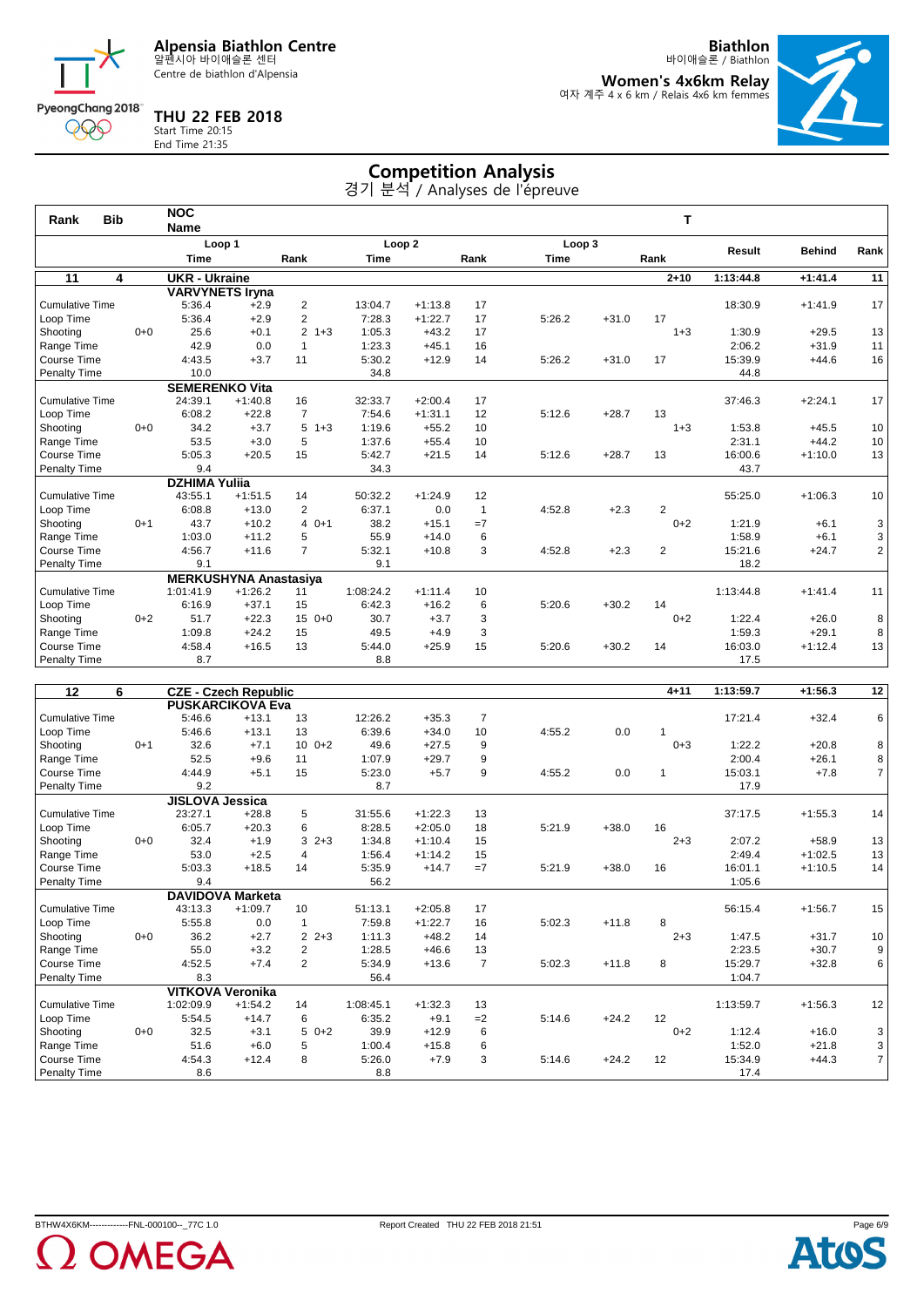Centre de biathlon d'Alpensia

**THU 22 FEB 2018** Start Time 20:15 End Time 21:35

PyeongChang 2018 000

**Biathlon** 바이애슬론 / Biathlon

**Women's 4x6km Relay** 여자 계주 4 x 6 km / Relais 4x6 km femmes



# **Competition Analysis**

| Rank                   | <b>Bib</b>      |         | <b>NOC</b>                   |           |                                       |                   |           |                |             |         | т        |           |               |                         |
|------------------------|-----------------|---------|------------------------------|-----------|---------------------------------------|-------------------|-----------|----------------|-------------|---------|----------|-----------|---------------|-------------------------|
|                        |                 |         | <b>Name</b>                  |           |                                       |                   |           |                |             |         |          |           |               |                         |
|                        |                 |         | Loop 1                       |           |                                       | Loop <sub>2</sub> |           |                | Loop 3      |         |          | Result    | <b>Behind</b> | Rank                    |
|                        |                 |         | <b>Time</b>                  |           | Rank                                  | Time              |           | Rank           | <b>Time</b> |         | Rank     |           |               |                         |
| 13                     | $\overline{18}$ |         |                              |           | <b>USA - United States of America</b> |                   |           |                |             |         | $1 + 10$ | 1:14:05.3 | $+2:01.9$     | $\overline{13}$         |
|                        |                 |         | <b>DUNKLEE Susan</b>         |           |                                       |                   |           |                |             |         |          |           |               |                         |
| <b>Cumulative Time</b> |                 |         | 5:33.5                       | 0.0       | $\mathbf{1}$                          | 11:56.1           | $+5.2$    | $\overline{2}$ |             |         |          | 16:56.6   | $+7.6$        | $\overline{\mathbf{c}}$ |
| Loop Time              |                 |         | 5:33.5                       | 0.0       | $\mathbf{1}$                          | 6:22.6            | $+17.0$   | 4              | 5:00.5      | $+5.3$  | $=5$     |           |               |                         |
| Shooting               |                 | $0 + 0$ | 28.2                         | $+2.7$    | $40+1$                                | 36.2              | $+14.1$   | 6              |             |         | $0 + 1$  | 1:04.4    | $+3.0$        | 4                       |
| Range Time             |                 |         | 44.7                         | $+1.8$    | $\overline{2}$                        | 54.3              | $+16.1$   | 6              |             |         |          | 1:39.0    | $+4.7$        | 3                       |
| Course Time            |                 |         | 4:41.0                       | $+1.2$    | 3                                     | 5:18.9            | $+1.6$    | $=3$           | 5:00.5      | $+5.3$  | $=5$     | 15:00.4   | $+5.1$        | 3                       |
| Penalty Time           |                 |         | 7.8                          |           |                                       | 9.4               |           |                |             |         |          | 17.2      |               |                         |
|                        |                 |         | <b>EGAN Clare</b>            |           |                                       |                   |           |                |             |         |          |           |               |                         |
| <b>Cumulative Time</b> |                 |         | 23:15.6                      | $+17.3$   | 3                                     | 30:44.0           | $+10.7$   | 4              |             |         |          | 35:39.0   | $+16.8$       | 4                       |
| Loop Time              |                 |         | 6:19.0                       | $+33.6$   | 13                                    | 7:28.4            | $+1:04.9$ | 11             | 4:55.0      | $+11.1$ | 6        |           |               |                         |
| Shooting               |                 | $0 + 0$ | 41.2                         | $+10.7$   | 8<br>$0 + 0$                          | 1:15.8            | $+51.4$   | 9              |             |         | $0 + 0$  | 1:57.0    | $+48.7$       | 11                      |
| Range Time             |                 |         | 1:01.3                       | $+10.8$   | 9                                     | 1:35.9            | $+53.7$   | 9              |             |         |          | 2:37.2    | $+50.3$       | 11                      |
| Course Time            |                 |         | 5:07.6                       | $+22.8$   | 17                                    | 5:43.6            | $+22.4$   | 15             | 4:55.0      | $+11.1$ | 6        | 15:46.2   | $+55.6$       | 11                      |
| <b>Penalty Time</b>    |                 |         | 10.1                         |           |                                       | 8.9               |           |                |             |         |          | 19.0      |               |                         |
|                        |                 |         | <b>FIRESTEEL REID Joanne</b> |           |                                       |                   |           |                |             |         |          |           |               |                         |
| <b>Cumulative Time</b> |                 |         | 42:37.2                      | $+33.6$   | 9                                     | 49:35.4           | $+28.1$   | 5              |             |         |          | 54:40.1   | $+21.4$       | 6                       |
| Loop Time              |                 |         | 6:58.2                       | $+1:02.4$ | 16                                    | 6:58.2            | $+21.1$   | 8              | 5:04.7      | $+14.2$ | 10       |           |               |                         |
| Shooting               |                 | $1 + 3$ | 1:04.6                       | $+31.1$   | $130+1$                               | 44.6              | $+21.5$   | 9              |             |         | $1 + 4$  | 1:49.2    | $+33.4$       | 12                      |
| Range Time             |                 |         | 1:23.8                       | $+32.0$   | 13                                    | 1:02.5            | $+20.6$   | 9              |             |         |          | 2:26.3    | $+33.5$       | 11                      |
| Course Time            |                 |         | 5:02.7                       | $+17.6$   | 12                                    | 5:47.8            | $+26.5$   | 13             | 5:04.7      | $+14.2$ | 10       | 15:55.2   | $+58.3$       | 11                      |
| <b>Penalty Time</b>    |                 |         | 31.7                         |           |                                       | 7.9               |           |                |             |         |          | 39.6      |               |                         |
|                        |                 |         | <b>DREISSIGACKER Emilv</b>   |           |                                       |                   |           |                |             |         |          |           |               |                         |
| <b>Cumulative Time</b> |                 |         | 1:00:56.8                    | $+41.1$   | 7                                     | 1:08:33.0         | $+1:20.2$ | 12             |             |         |          | 1:14:05.3 | $+2:01.9$     | 13                      |
| Loop Time              |                 |         | 6:16.7                       | $+36.9$   | 14                                    | 7:36.2            | $+1:10.1$ | 16             | 5:32.3      | $+41.9$ | 16       |           |               |                         |
| Shooting               |                 | $0 + 2$ | 47.3                         | $+17.9$   | $140+3$                               | 1:15.2            | $+48.2$   | 17             |             |         | $0 + 5$  | 2:02.5    | $+1:06.1$     | 16                      |
| Range Time             |                 |         | 1:07.0                       | $+21.4$   | 14                                    | 1:33.3            | $+48.7$   | 17             |             |         |          | 2:40.3    | $+1:10.1$     | 16                      |
| Course Time            |                 |         | 5:00.8                       | $+18.9$   | 15                                    | 5:54.4            | $+36.3$   | 17             | 5:32.3      | $+41.9$ | 16       | 16:27.5   | $+1:36.9$     | 17                      |
| <b>Penalty Time</b>    |                 |         | 8.9                          |           |                                       | 8.5               |           |                |             |         |          | 17.4      |               |                         |

| 14<br>14               |         | KAZ - Kazakhstan     |                            |                 |           |           |                |        |         | $1 + 9$ | 1:14:18.0 | $+2:14.6$ | 14             |
|------------------------|---------|----------------------|----------------------------|-----------------|-----------|-----------|----------------|--------|---------|---------|-----------|-----------|----------------|
|                        |         |                      | <b>VISHNEVSKAYA Galina</b> |                 |           |           |                |        |         |         |           |           |                |
| <b>Cumulative Time</b> |         | 5:43.3               | $+9.8$                     | 9               | 12:44.1   | $+53.2$   | 14             |        |         |         | 17:50.2   | $+1:01.2$ | 13             |
| Loop Time              |         | 5:43.3               | $+9.8$                     | 9               | 7:00.8    | $+55.2$   | $=13$          | 5:06.1 | $+10.9$ | 9       |           |           |                |
| Shooting               | $0 + 0$ | 30.1                 | $+4.6$                     | $=5$<br>$0 + 3$ | 1:01.8    | $+39.7$   | 16             |        |         | $0 + 3$ | 1:31.9    | $+30.5$   | $=14$          |
| Range Time             |         | 48.3                 | $+5.4$                     | $\overline{4}$  | 1:24.7    | $+46.5$   | 17             |        |         |         | 2:13.0    | $+38.7$   | 17             |
| Course Time            |         | 4:46.6               | $+6.8$                     | 16              | 5:27.5    | $+10.2$   | 12             | 5:06.1 | $+10.9$ | 9       | 15:20.2   | $+24.9$   | 11             |
| Penalty Time           |         | 8.4                  |                            |                 | 8.6       |           |                |        |         |         | 17.0      |           |                |
|                        |         | <b>KLIMINA Darya</b> |                            |                 |           |           |                |        |         |         |           |           |                |
| <b>Cumulative Time</b> |         | 24:14.6              | $+1:16.3$                  | 14              | 32:22.5   | $+1:49.2$ | 16             |        |         |         | 37:44.5   | $+2:22.3$ | 16             |
| Loop Time              |         | 6:24.4               | $+39.0$                    | 15              | 8:07.9    | $+1:44.4$ | 16             | 5:22.0 | $+38.1$ | 17      |           |           |                |
| Shooting               | $0+1$   | 48.7                 | $+18.2$                    | 15<br>$1 + 3$   | 1:25.3    | $+1:00.9$ | 14             |        |         | $1 + 4$ | 2:14.0    | $+1:05.7$ | 14             |
| Range Time             |         | 1:08.4               | $+17.9$                    | 15              | 1:44.4    | $+1:02.2$ | 14             |        |         |         | 2:52.8    | $+1:05.9$ | 14             |
| Course Time            |         | 5:06.6               | $+21.8$                    | 16              | 5:50.1    | $+28.9$   | 16             | 5:22.0 | $+38.1$ | 17      | 16:18.7   | $+1:28.1$ | 17             |
| Penalty Time           |         | 9.4                  |                            |                 | 33.4      |           |                |        |         |         | 42.8      |           |                |
|                        |         | <b>RAIKOVA Alina</b> |                            |                 |           |           |                |        |         |         |           |           |                |
| <b>Cumulative Time</b> |         | 43:55.4              | $+1:51.8$                  | 15              | 50:47.9   | $+1:40.6$ | 14             |        |         |         | 56:12.8   | $+1:54.1$ | 14             |
| Loop Time              |         | 6:10.9               | $+15.1$                    | 3               | 6:52.5    | $+15.4$   | 6              | 5:24.9 | $+34.4$ | 17      |           |           |                |
| Shooting               | $0 + 1$ | 39.9                 | $+6.4$                     | 3<br>$0+1$      | 37.5      | $+14.4$   | 6              |        |         | $0 + 2$ | 1:17.4    | $+1.6$    | 2              |
| Range Time             |         | 58.1                 | $+6.3$                     | 3               | 58.1      | $+16.2$   | $\overline{7}$ |        |         |         | 1:56.2    | $+3.4$    | $\overline{c}$ |
| Course Time            |         | 5:03.7               | $+18.6$                    | 13              | 5:45.3    | $+24.0$   | 12             | 5:24.9 | $+34.4$ | 17      | 16:13.9   | $+1:17.0$ | 13             |
| Penalty Time           |         | 9.1                  |                            |                 | 9.1       |           |                |        |         |         | 18.2      |           |                |
|                        |         |                      | <b>POLTORANINA Olga</b>    |                 |           |           |                |        |         |         |           |           |                |
| <b>Cumulative Time</b> |         | 1:02:13.6            | $+1:57.9$                  | 15              | 1:08:48.8 | $+1:36.0$ | 14             |        |         |         | 1:14:18.0 | $+2:14.6$ | 14             |
| Loop Time              |         | 6:00.8               | $+21.0$                    | 8               | 6:35.2    | $+9.1$    | $=2$           | 5:29.2 | $+38.8$ | 15      |           |           |                |
| Shooting               | $0+0$   | 34.1                 | $+4.7$                     | 6<br>$0 + 0$    | 28.4      | $+1.4$    | $\overline{2}$ |        |         | $0 + 0$ | 1:02.5    | $+6.1$    | $\frac{2}{2}$  |
| Range Time             |         | 53.2                 | $+7.6$                     | $\overline{7}$  | 46.6      | $+2.0$    | $\overline{2}$ |        |         |         | 1:39.8    | $+9.6$    |                |
| Course Time            |         | 4:58.9               | $+17.0$                    | 14              | 5:39.7    | $+21.6$   | 11             | 5:29.2 | $+38.8$ | 15      | 16:07.8   | $+1:17.2$ | 14             |
| <b>Penalty Time</b>    |         | 8.7                  |                            |                 | 8.9       |           |                |        |         |         | 17.6      |           |                |



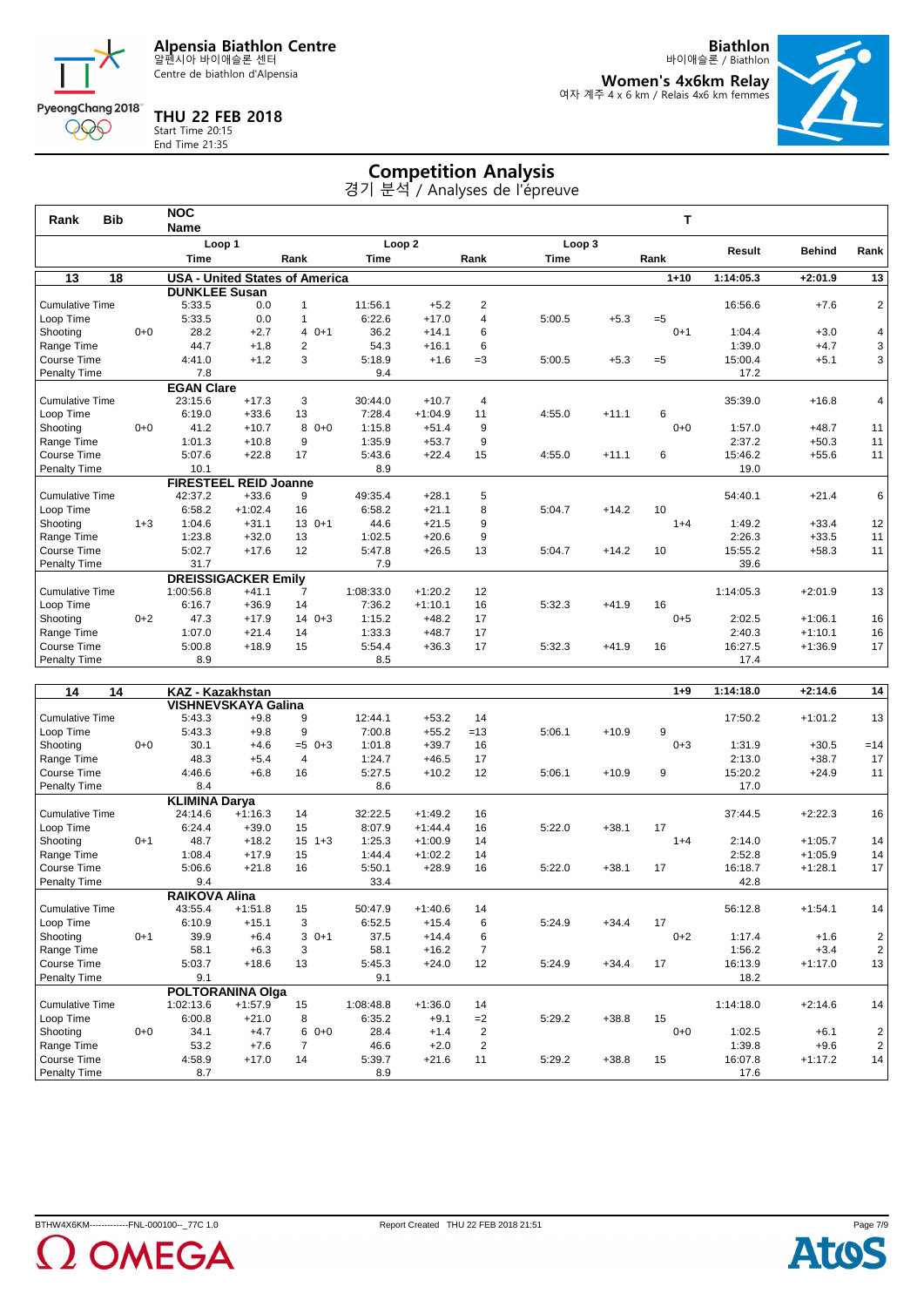Centre de biathlon d'Alpensia

**Biathlon** 바이애슬론 / Biathlon

**Women's 4x6km Relay** 여자 계주 4 x 6 km / Relais 4x6 km femmes



### **THU 22 FEB 2018** Start Time 20:15 End Time

PyeongChang 2018 000

| : 21:35 |  |  |  |
|---------|--|--|--|
|         |  |  |  |
|         |  |  |  |
|         |  |  |  |

|                        |            |         |                         |           |              |             |                   |                | 경기 분석 / Analyses de l'épreuve |         |          |           |               |                |
|------------------------|------------|---------|-------------------------|-----------|--------------|-------------|-------------------|----------------|-------------------------------|---------|----------|-----------|---------------|----------------|
| Rank                   | <b>Bib</b> |         | <b>NOC</b>              |           |              |             |                   |                |                               |         | т        |           |               |                |
|                        |            |         | <b>Name</b>             |           |              |             |                   |                |                               |         |          |           |               |                |
|                        |            |         | Loop 1                  |           |              |             | Loop <sub>2</sub> |                | Loop 3                        |         |          | Result    | <b>Behind</b> | Rank           |
|                        |            |         | <b>Time</b>             |           | Rank         | <b>Time</b> |                   | Rank           | Time                          |         | Rank     |           |               |                |
| 15                     | 13         |         | <b>FIN - Finland</b>    |           |              |             |                   |                |                               |         | $2 + 13$ | 1:14:37.2 | $+2:33.8$     | 15             |
|                        |            |         | <b>TOIVANEN Laura</b>   |           |              |             |                   |                |                               |         |          |           |               |                |
| <b>Cumulative Time</b> |            |         | 5:52.2                  | $+18.7$   | 16           | 12:28.5     | $+37.6$           | 8              |                               |         |          | 17:36.8   | $+47.8$       | 11             |
| Loop Time              |            |         | 5:52.2                  | $+18.7$   | 16           | 6:36.3      | $+30.7$           | 8              | 5:08.3                        | $+13.1$ | 12       |           |               |                |
| Shooting               |            | $0 + 1$ | 36.5                    | $+11.0$   | $120+0$      | 27.6        | $+5.5$            | 2              |                               |         | $0 + 1$  | 1:04.1    | $+2.7$        | 3              |
| Range Time             |            |         | 55.6                    | $+12.7$   | 13           | 45.5        | $+7.3$            | $\overline{2}$ |                               |         |          | 1:41.1    | $+6.8$        | $\overline{4}$ |
| Course Time            |            |         | 4:47.6                  | $+7.8$    | 18           | 5:41.9      | $+24.6$           | 18             | 5:08.3                        | $+13.1$ | 12       | 15:37.8   | $+42.5$       | 15             |
| <b>Penalty Time</b>    |            |         | 9.0                     |           |              | 8.9         |                   |                |                               |         |          | 17.9      |               |                |
|                        |            |         | <b>MAKARAINEN Kaisa</b> |           |              |             |                   |                |                               |         |          |           |               |                |
| <b>Cumulative Time</b> |            |         | 23:22.2                 | $+23.9$   | 4            | 30:34.2     | $+0.9$            | 2              |                               |         |          | 35:22.2   | 0.0           | 1              |
| Loop Time              |            |         | 5:45.4                  | 0.0       | $\mathbf{1}$ | 7:12.0      | $+48.5$           | 8              | 4:48.0                        | $+4.1$  | 4        |           |               |                |
| Shooting               |            | $0 + 0$ | 30.5                    | 0.0       | $10+2$       | 1:21.2      | $+56.8$           | 11             |                               |         | $0 + 2$  | 1:51.7    | $+43.4$       | 9              |
| Range Time             |            |         | 50.5                    | 0.0       | $\mathbf{1}$ | 1:39.7      | $+57.5$           | 11             |                               |         |          | 2:30.2    | $+43.3$       | 9              |
| Course Time            |            |         | 4:45.6                  | $+0.8$    | 3            | 5:23.0      | $+1.8$            | 3              | 4:48.0                        | $+4.1$  | 4        | 14:56.6   | $+6.0$        | 3              |
| <b>Penalty Time</b>    |            |         | 9.3                     |           |              | 9.3         |                   |                |                               |         |          | 18.6      |               |                |
|                        |            |         | <b>LAUKKANEN Mari</b>   |           |              |             |                   |                |                               |         |          |           |               |                |
| <b>Cumulative Time</b> |            |         | 42:17.3                 | $+13.7$   | 5            | 50:28.2     | $+1:20.9$         | 10             |                               |         |          | 55:31.4   | $+1:12.7$     | 12             |
| Loop Time              |            |         | 6:55.1                  | $+59.3$   | 14           | 8:10.9      | $+1:33.8$         | 18             | 5:03.2                        | $+12.7$ | 9        |           |               |                |
| Shooting               |            | $0 + 2$ | 1:27.2                  | $+53.7$   | $18 \t2+3$   | 1:18.0      | $+54.9$           | 16             |                               |         | $2 + 5$  | 2:45.2    | $+1:29.4$     | 17             |
| Range Time             |            |         | 1:45.0                  | $+53.2$   | 18           | 1:37.7      | $+55.8$           | 16             |                               |         |          | 3:22.7    | $+1:29.9$     | 17             |
| Course Time            |            |         | 4:59.8                  | $+14.7$   | 9            | 5:33.3      | $+12.0$           | 5              | 5:03.2                        | $+12.7$ | 9        | 15:36.3   | $+39.4$       | 9              |
| Penalty Time           |            |         | 10.3                    |           |              | 59.9        |                   |                |                               |         |          | 1:10.2    |               |                |
|                        |            |         | <b>LEHTONEN Venla</b>   |           |              |             |                   |                |                               |         |          |           |               |                |
| <b>Cumulative Time</b> |            |         | 1:02:05.4               | $+1:49.7$ | 13           | 1:09:00.2   | $+1:47.4$         | 15             |                               |         |          | 1:14:37.2 | $+2:33.8$     | 15             |
| Loop Time              |            |         | 6:34.0                  | $+54.2$   | 17           | 6:54.8      | $+28.7$           | 11             | 5:37.0                        | $+46.6$ | 17       |           |               |                |
| Shooting               |            | $0 + 3$ | 1:10.8                  | $+41.4$   | $180+2$      | 48.7        | $+21.7$           | 9              |                               |         | $0 + 5$  | 1:59.5    | $+1:03.1$     | 15             |
| Range Time             |            |         | 1:27.8                  | $+42.2$   | 18           | 1:08.1      | $+23.5$           | 10             |                               |         |          | 2:35.9    | $+1:05.7$     | 15             |
| Course Time            |            |         | 4:57.3                  | $+15.4$   | 12           | 5:37.6      | $+19.5$           | 8              | 5:37.0                        | $+46.6$ | 17       | 16:11.9   | $+1:21.3$     | 15             |
| <b>Penalty Time</b>    |            |         | 8.9                     |           |              | 9.1         |                   |                |                               |         |          | 18.0      |               |                |

**Competition Analysis**

| 16<br>16               |         | <b>BUL - Bulgaria</b> |                            |                         |           |           |                |        |         | $2 + 9$ | 1:14:38.0 | $+2:34.6$ | 16             |
|------------------------|---------|-----------------------|----------------------------|-------------------------|-----------|-----------|----------------|--------|---------|---------|-----------|-----------|----------------|
|                        |         |                       | <b>YORDANOVA Emilia</b>    |                         |           |           |                |        |         |         |           |           |                |
| <b>Cumulative Time</b> |         | 5:41.6                | $+8.1$                     | 5                       | 12:59.8   | $+1:08.9$ | 16             |        |         |         | 18:24.4   | $+1:35.4$ | 16             |
| Loop Time              |         | 5:41.6                | $+8.1$                     | 5                       | 7:18.2    | $+1:12.6$ | 16             | 5:24.6 | $+29.4$ | 16      |           |           |                |
| Shooting               | $0 + 0$ | 26.6                  | $+1.1$                     | 3<br>$1 + 3$            | 50.0      | $+27.9$   | 10             |        |         | $1 + 3$ | 1:16.6    | $+15.2$   | $\overline{7}$ |
| Range Time             |         | 45.7                  | $+2.8$                     | 3                       | 1:11.9    | $+33.7$   | 11             |        |         |         | 1:57.6    | $+23.3$   | $\overline{7}$ |
| Course Time            |         | 4:47.1                | $+7.3$                     | 17                      | 5:31.2    | $+13.9$   | $=15$          | 5:24.6 | $+29.4$ | 16      | 15:42.9   | $+47.6$   | 17             |
| Penalty Time           |         | 8.8                   |                            |                         | 35.1      |           |                |        |         |         | 43.9      |           |                |
|                        |         | <b>KADEVA Daniela</b> |                            |                         |           |           |                |        |         |         |           |           |                |
| <b>Cumulative Time</b> |         | 24:46.7               | $+1:48.4$                  | 17                      | 31:47.4   | $+1:14.1$ | 12             |        |         |         | 36:57.6   | $+1:35.4$ | 13             |
| Loop Time              |         | 6:22.3                | $+36.9$                    | 14                      | 7:00.7    | $+37.2$   | 4              | 5:10.2 | $+26.3$ | 12      |           |           |                |
| Shooting               | $0 + 0$ | 31.6                  | $+1.1$                     | $\overline{2}$<br>$0+1$ | 36.7      | $+12.3$   | 2              |        |         | $0+1$   | 1:08.3    | 0.0       | $\mathbf{1}$   |
| Range Time             |         | 51.1                  | $+0.6$                     | 2                       | 55.8      | $+13.6$   | $\overline{2}$ |        |         |         | 1:46.9    | 0.0       | $\mathbf{1}$   |
| Course Time            |         | 5:21.4                | $+36.6$                    | 18                      | 5:55.9    | $+34.7$   | 18             | 5:10.2 | $+26.3$ | 12      | 16:27.5   | $+1:36.9$ | 18             |
| Penalty Time           |         | 9.8                   |                            |                         | 9.0       |           |                |        |         |         | 18.8      |           |                |
|                        |         | POPOVA Stefani        |                            |                         |           |           |                |        |         |         |           |           |                |
| <b>Cumulative Time</b> |         | 44:01.4               | $+1:57.8$                  | 17                      | 51:01.2   | $+1:53.9$ | 16             |        |         |         | 56:25.2   | $+2:06.5$ | 17             |
| Loop Time              |         | 7:03.8                | $+1:08.0$                  | 17                      | 6:59.8    | $+22.7$   | 9              | 5:24.0 | $+33.5$ | 15      |           |           |                |
| Shooting               | $1 + 3$ | 1:00.7                | $+27.2$                    | 9<br>$0+1$              | 36.2      | $+13.1$   | 4              |        |         | $1 + 4$ | 1:36.9    | $+21.1$   | 5              |
| Range Time             |         | 1:20.8                | $+29.0$                    | 11                      | 55.6      | $+13.7$   | 5              |        |         |         | 2:16.4    | $+23.6$   | $\,6\,$        |
| Course Time            |         | 5:09.0                | $+23.9$                    | 16                      | 5:55.3    | $+34.0$   | 16             | 5:24.0 | $+33.5$ | 15      | 16:28.3   | $+1:31.4$ | 17             |
| <b>Penalty Time</b>    |         | 34.0                  |                            |                         | 8.9       |           |                |        |         |         | 42.9      |           |                |
|                        |         |                       | <b>STOYANOVA Desislava</b> |                         |           |           |                |        |         |         |           |           |                |
| <b>Cumulative Time</b> |         | 1:02:37.2             | $+2:21.5$                  | 16                      | 1:09:24.2 | $+2:11.4$ | 16             |        |         |         | 1:14:38.0 | $+2:34.6$ | 16             |
| Loop Time              |         | 6:12.0                | $+32.2$                    | 13                      | 6:47.0    | $+20.9$   | 8              | 5:13.8 | $+23.4$ | 11      |           |           |                |
| Shooting               | $0 + 0$ | 37.8                  | $+8.4$                     | $=9$<br>$0+1$           | 36.4      | $+9.4$    | 4              |        |         | $0+1$   | 1:14.2    | $+17.8$   | 4              |
| Range Time             |         | 57.2                  | $+11.6$                    | 9                       | 55.8      | $+11.2$   | $\overline{4}$ |        |         |         | 1:53.0    | $+22.8$   | 5              |
| Course Time            |         | 5:05.9                | $+24.0$                    | 16                      | 5:42.1    | $+24.0$   | 14             | 5:13.8 | $+23.4$ | 11      | 16:01.8   | $+1:11.2$ | 12             |
| <b>Penalty Time</b>    |         | 8.9                   |                            |                         | 9.1       |           |                |        |         |         | 18.0      |           |                |